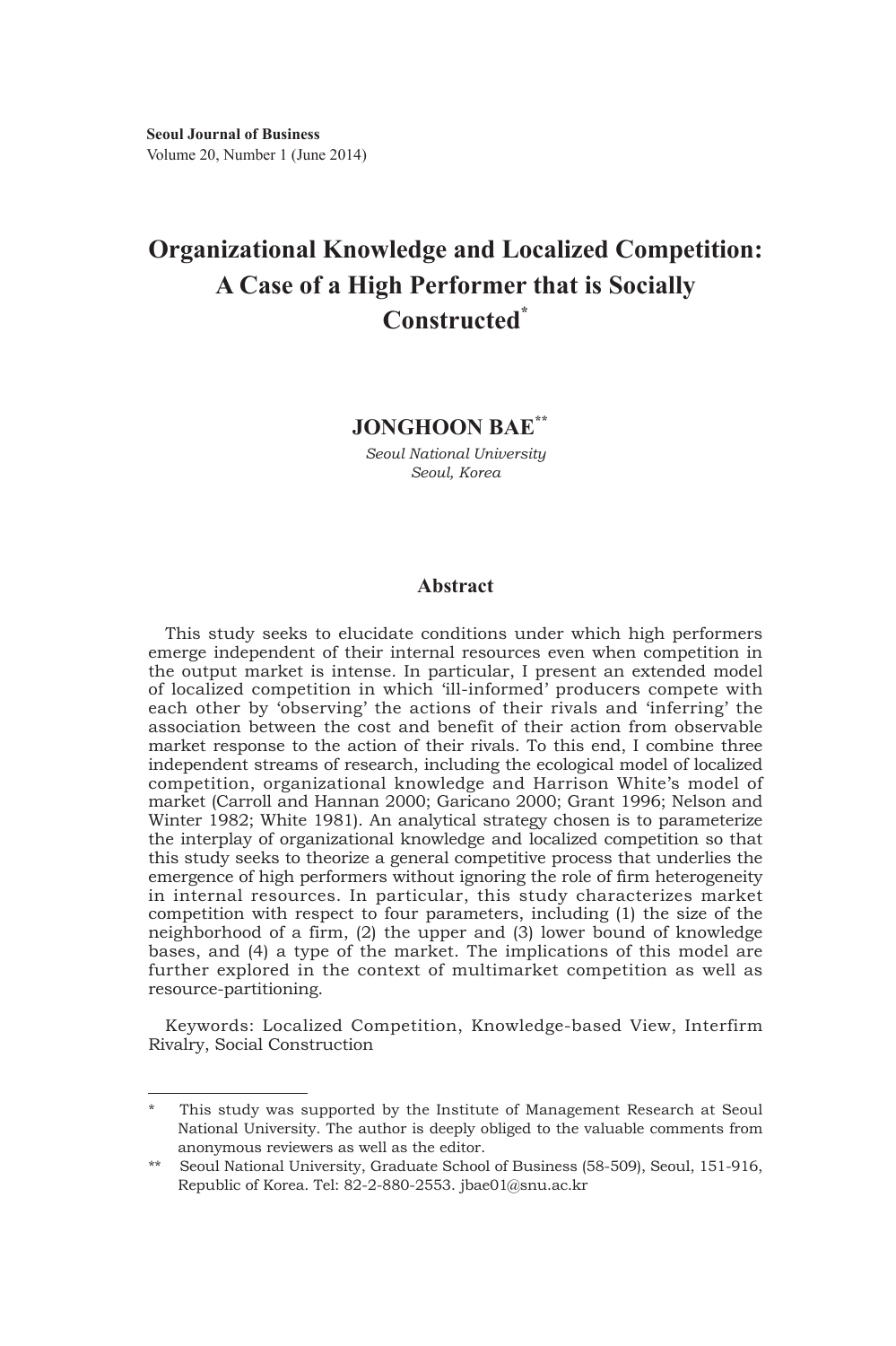#### **INTRODUCTION**

As is the case with the romance of leadership (Meindl et al., 1985; Weber et al. 2001), practitioners tend to overstate the role of internal resources as to the source of a high performer, whether it is effective leadership at the individual level or competitive advantage at the firm level. Managerial models of high performers have accordingly pointed to the unique bundles of internal resources that are not competitively available in the input market and that yield sustainable competitive advantage for the owner of those resources when competition in the output market is high so that the influence of institutional pressures is negligible, an account that is summarized as an umbrella concept, a resource based view of the firm (Peteraf 1993; Wernerfelt 1995).

Such models however are not without limitations. One important problem in contemporary writing in the field of management is that managerial efforts to improve internal resources is assumed to have a positive net impact on organizational performance and that it leaves as a black box the interplay of cost and benefit related factors that are attributable to the assumed net effect on performance. Such models are justifiable only when the cost effects of managerial efforts are closely associated with the benefit-side effects. If so, any account that unveils the working of the cost-side effects should be complete without further explicating that of the benefit-side effects. Yet, it is rather restrictive assumption that the cost-side effects are not independent of the benefit-side ones. For example, cost-reducing R&D does not always help create innovations that are welcomed by consumers.

In this study I seek to elucidate conditions under which high performers emerge independent of their internal resources, i.e., costside effects, even when competition in the output market is intense, a contingency that should strengthen the association between benefit and cost-side effects. In particular, I present an extended model of localized competition in which *ill-informed* producers compete with each other by *observing* the actions of their rivals and *inferring* the association between the cost and benefit of their action from observable market response to the action of their rivals. To this end, I combine three independent streams of research, including the ecological model of localized competition, organizational knowledge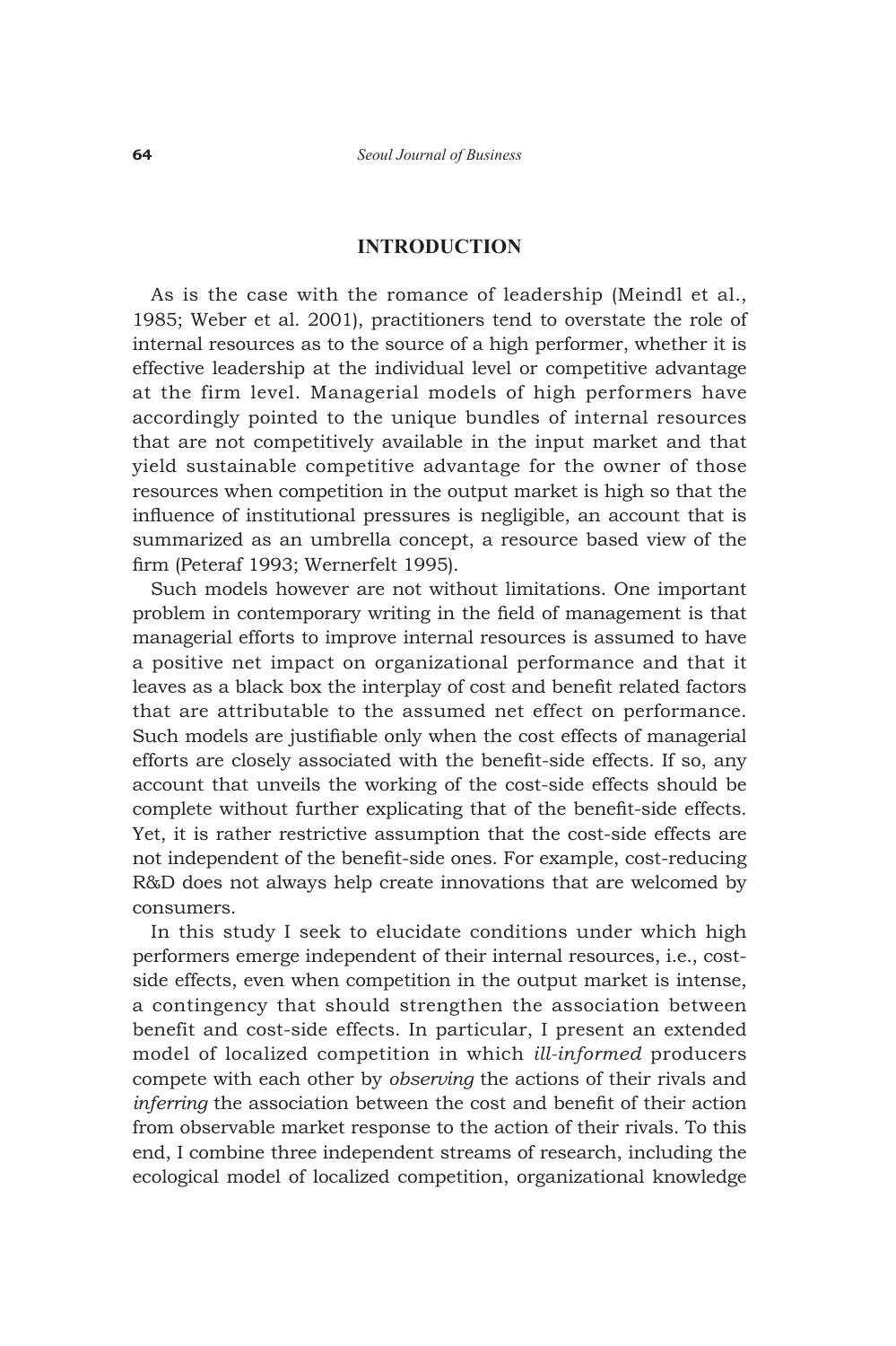and Harrison White's model of market (Carroll and Hannan 2000; Demsetz 1988; Garicano 2000; Grant 1996; Nelson and Winter 1982; White 1981, 2002).

An analytical strategy chosen is as follows. I begin with a wellknown empirical finding of the size distribution of the firm, which reflects the nature of market competition. I review alternative models that explicate the competitive source of the size distribution and present a model of socially constructed competition where high performers emerge independent of their superiority of rivals. In particular, I parameterize the interplay of organizational knowledge and localized competition so that this study helps theorize a general competitive process that underlies the emergence of high performers without ignoring the role of firm heterogeneity in internal resources. The implications of this model are further explored in the context of multimarket competition as well as resource-partitioning.

# **SIZE, KNOWLEDGE, AND COMPETITION**

#### **Ecologies in Localized Competition**

A widely established empirical regularity in competition is that the distribution of organizational size in the industry follows a lognormal distribution (Greene 1993; Simon and Bonini 1958). A lognormal distribution differs from a normal distribution in that a lognormal distribution is not symmetry around its mean. In other words, a medium sized firm is relatively hard to find in a lognormal distribution than in a normal distribution. One implication of this observation is that most organizations are relatively small (Aldrich 1999). This also implies that the probability distribution of the change in size is the same for firms of all sizes (Simon and Bonini 1958). Taken together, this empirical observation suggests that an industry consists of a few large-scaled organizations and many small-sized ones. Given that every firm seeks to grow (Penrose, 1995), it remains to be answered why most of small firms fail to grow large.

One explanation is that the very nature of competition yields this lognormal distribution of organizational size. An ecological model of competition is a case in point. According to this model, competition among organizations of similar sizes is attributable to this lognormal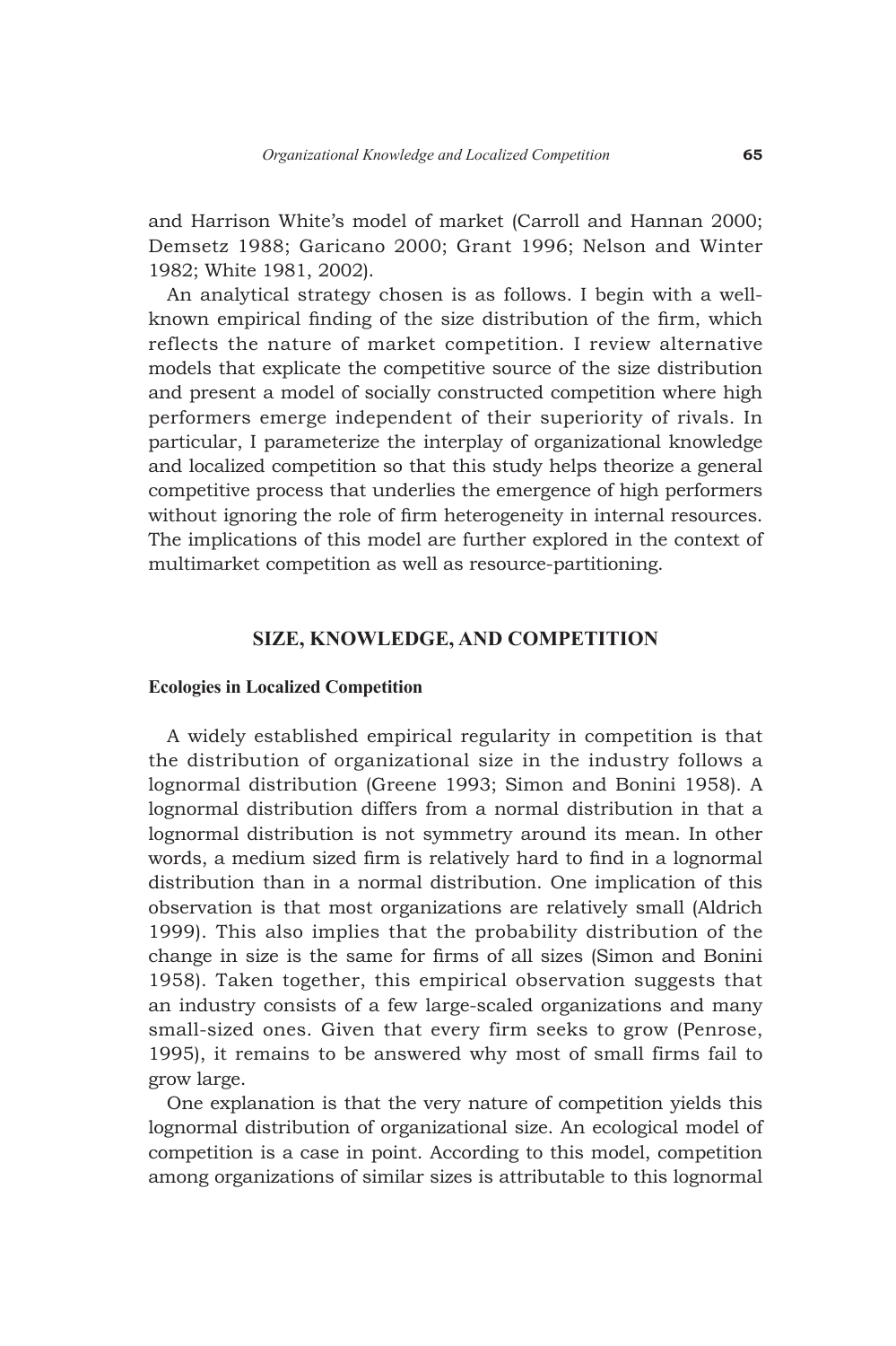distribution of size (Amburgey et al. 1994; Baum and Mezias 1992; Hannan and Carroll 1992; Hannan and Freeman 1977; Hannan and Ranger-Moore 1990). The reason is that organizations of different sizes occupy different niches and that organizations of similar size will compete with one another intensively, namely, sizelocalized competition (Amburgey et al. 1994; Hannan and Freeman 1977, 1989). The structure of ecological explanation for the size distribution of organization is as follows. Larger organizations, although their direct rivals are the other larger organizations, also compete with medium-sized organizations more frequently than smaller organizations. These larger organizations build on relatively similar resources that medium-sized organizations employ. In the same way, medium-size organizations suffer from competition by smaller organizations due to the overlap in niches between smaller organizations and medium-sized organizations. As a result, the life chance of middle-sized organizations decreases, leading to a bimodal distribution.

For example, Amburgey et al. (1994) in their analysis of the credit unions in the US from 1980 to 1989 found that the association between the risk of organizational failure and the size of organization is not linear. In particular, they showed that this association is generally negative, yet there is a sudden increase in the failure risk around the medium size. This competition results in a bimodal frequency distribution of organizational size (Carroll and Hannan 2000). Note that this bimodal distribution is compatible with a lognormal distribution if p.d.f. in the latter is defined on the size of an organization, not the frequency of organizations of a size. A defining feature of a bimodal distribution of organizational size is that it underrepresents the middle-sized organizations relative to a lognormal distribution.

An early model of localized competition points to size similarity as a determinant of interfirm rivalry (Hannan and Freeman 1977), and yet researchers extend this model by addressing other similarity dimensions such as geographical similarity and resource similarity. Baum and Mezias (1992), for example, studied the organizational failure in the Manhattan hotel industry from 1898 to 1990 and reported that organizations within a certain distance of size, location, and service price would compete more fiercely than outside the distance, namely, *strategic widow* (Hannan and Ranger-Moore 1990).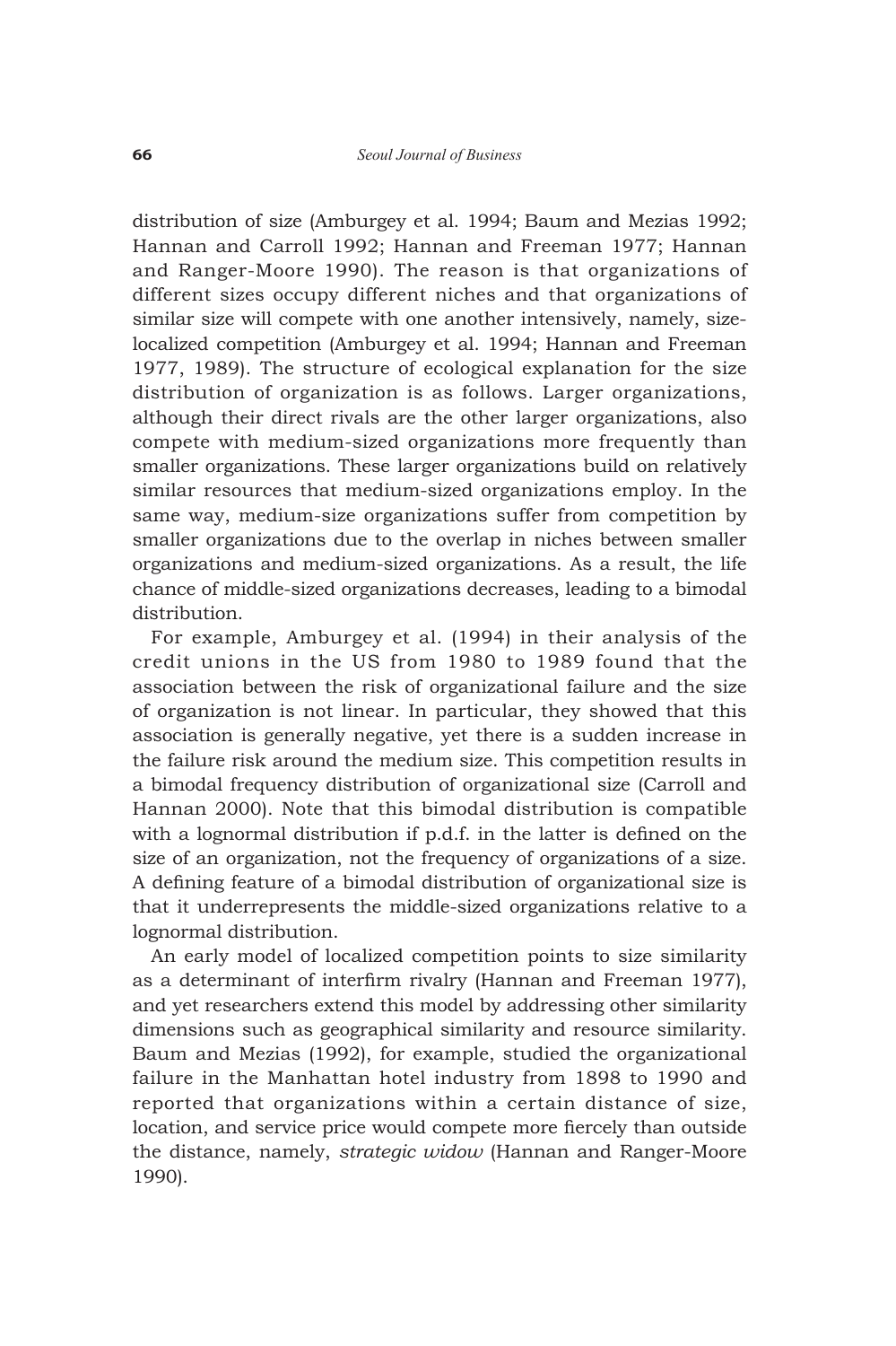Is the ecological model of localized competition compatible with a conventional view of competition? Among popular models of competition, the strategic group research offers a closest picture of the market where multiple subgroups of producers serve different niches and compete with one another (Cool et al. 1999; Hatten and Schendel 1977; McGee and Thomas 1986). A long history of strategic management delivers consistent verdicts that firms differ in their strategy even within the same industry (Cool and Dierickx 1993; Dranove et al. 1998; Peteraf 1993; Wernerfelt 1995). In a way to unveil the variation in firm profitability within the same industry, researchers of strategic group propose that a market consists of different groups of producers whose business strategies differ across groups and yet are similar within the group. Owing to mobility barriers (Caves and Porter 1977), this between-group difference in strategies leads to the variation in profitability between firms. Competition is thus likely to be intense for the members of the same strategic group (Cool and Schendel 1987), which is predicated upon mutual recognition among member firms (Farjoun and Lai 1997; Fiegenbaum and Thomas 1995).<sup>1)</sup> In other words, competition within a strategic group is *basically* more intense than between strategic groups (Cool and Dierickx 1993; Dranove et al. 1998)

However, the problem with the size-localized competition is that unlike the strategic group research, it fails to explicitly account for the input factors or internal resources that help distinguish one rival from another. Although much research on the localized competition uses an organizational size as a proxy for a firm's resource requirements (Amburgey et al. 1994; Hannan and Freeman 1977, 1989), size is rather an unreliable indicator of resources, meaning that organizations of the same form or niche may end up with different sizes (e.g., Amburgey et al. 1994; Baum and Mezias 1992; Lee 2002).

Besides a tenuous link between organizational size and market niche, a testable model of localized competition requires a priori theory to calibrate similarity between firms, a theory that such model lacks in. Moreover, organizational size itself is a choice variable for the firm, which means that unless organizations adapt passively to their niches, they employ a variety of strategies,

 <sup>1)</sup> For the micro-process of coordination of beliefs among competitors, see Ingram & Roberts (2000).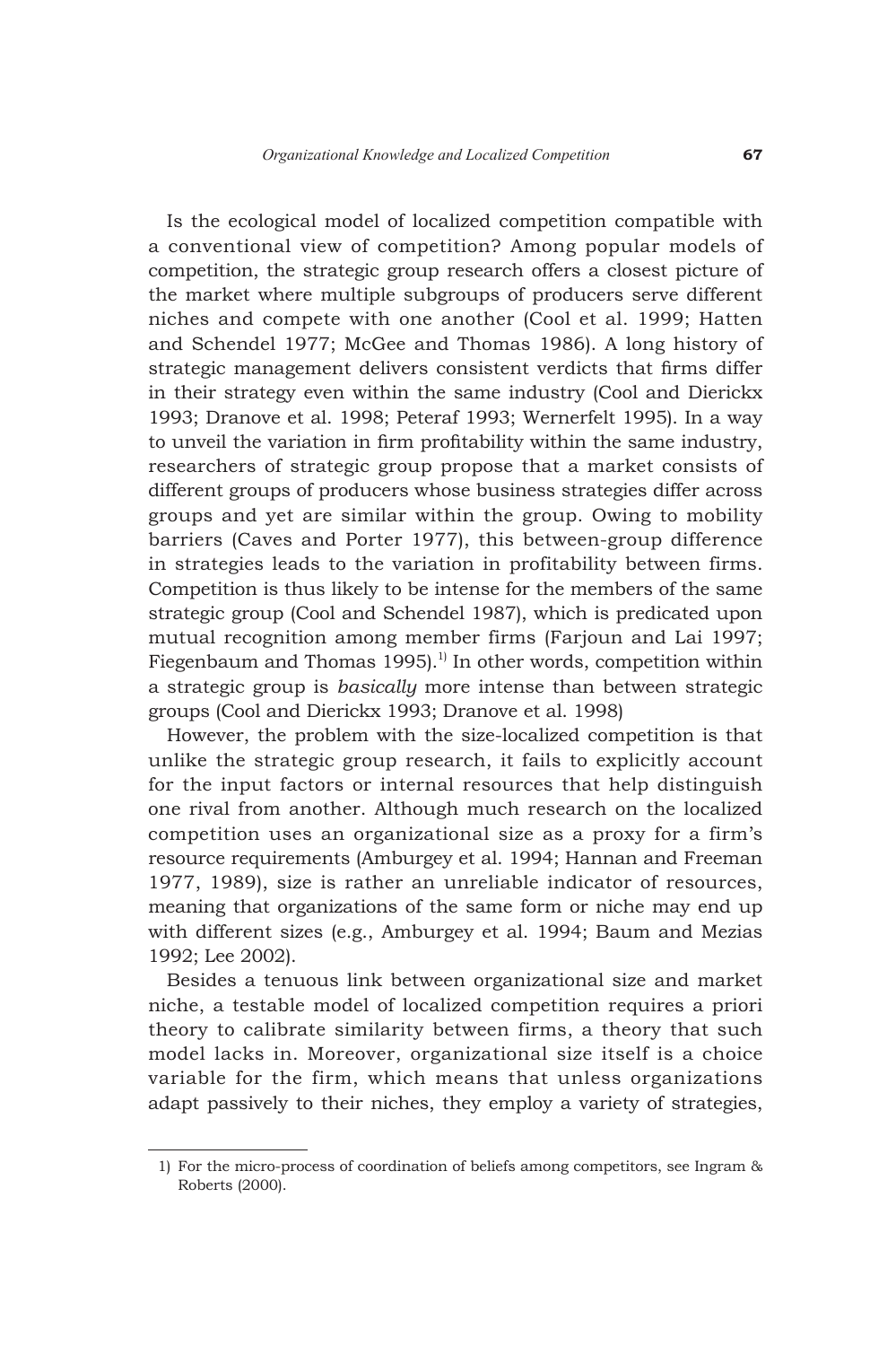including its size such as production capacity. Indeed, ecological researchers acknowledge that when intrapopulation competition as well as interpopulation competition follows size-localized competition, organizations of a form or niche may end up with different sizes (Amburgey et al. 1994; Baum and Mezias 1992).

In what follows, I seek to extend the ecological model of localized competition by incorporating the concept of organizational knowledge into organizational form (Demsetz 1988; Grant 1996; Nelson and Winter 1982). In particular, this study parameterizes the interplay of organizational knowledge and localized competition. These parameters include the size of the neighborhood of a firm, the upper and lower bound of knowledge bases, and a type of the market.

#### **The Firm and its Knowledge**

As a knowledge-based view of the firm suggests (e.g., Bae and Koo 2008; Grant 1996), production activities inside the firm are relegated into an organizing process of converting individually-held knowledge into organizational knowledge. Unlike physical resources, organizational knowledge, codified or not, is a bundle of work procedures that are needed to solve a given problem, namely, organizational routines. The firm incurs the following two types of organizing costs: helping and learning costs (Garicano 2000). The former refers to the cost of advising or consulting colleagues at the workplace, whereas the latter concerns that of learning from others. Note that these two types of costs refer only to organizing costs, i.e., transaction costs inside the organization. Each person's cost of deciding, i.e., production cost, is exogenously given in this discussion.

Organization scholars have long suggested that the cost of these organizing activities is subject to a firm's past experience of organizing activities as well as the routines or investment policies that a firm employs (Cohen and Levinthal 1990; Dierickx and Cool 1989; Lane and Lubatkin 1998; Nelson and Winter 1982). This in turn suggests that the cost of organizing is dependent upon the quality of past experience as well as that of organizational routines. The following limiting cases illustrate the interplay of organizational knowledge and organizing cost.

Suppose that any producer fails to remain active in the market unless he or she knows to produce a minimum viable product, i.e.,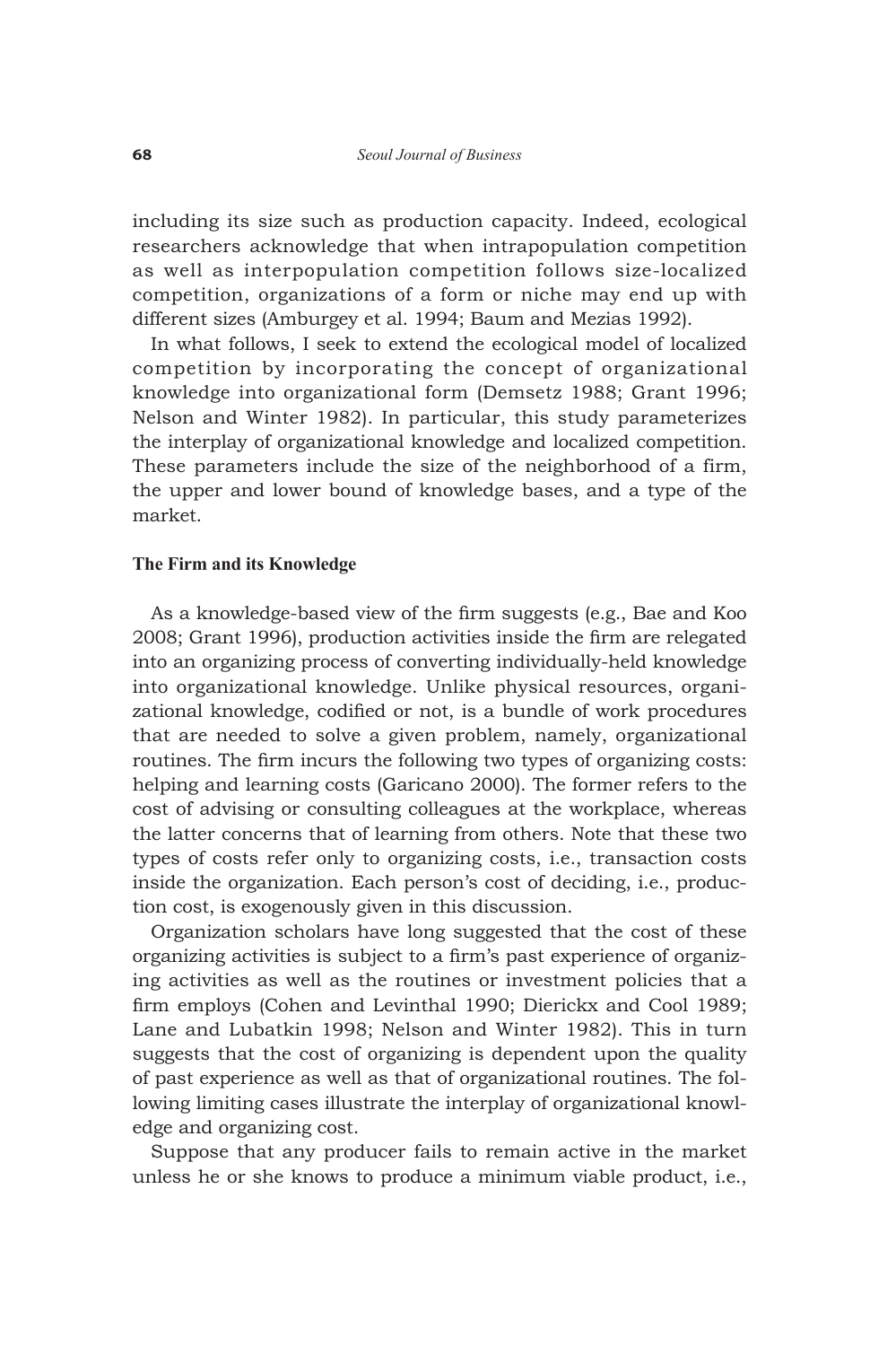a product whose quality exceeds a threshold set by the majority of consumers in the market. Denote organizational knowledge that helps produce a minimum viable product by ' $\alpha$ ', which is the lower bound of organizational knowledge that is maintained by any active firm in the market. The presence of  $\alpha$  serves as a natural barrier to entry since consumers will not place an order to a producer, whose product quality is below the threshold level of their preference. The value of  $\alpha$  will vary across industries and product life cycles. In a mature industry  $\alpha$  is likely to be high, whereas  $\alpha$  in an early stage of product life cycle is expected to be low. Alternatively,  $\alpha$  in a generic product market would be relatively low.

In the other extreme, the marginal value of organizational knowledge would be zero when the performance effects of additional knowledge such as quality improvement or productivity gains are not translated into the increase in demand for their products. Denote organizational knowledge that helps produce a maximum viable product by 'β', which is the upper bound of organizational knowledge that is economically valuable. This parameter indicates that consumers will not recognize quality difference between products when the quality of a product is too high for consumers to appreciate. Performance overshooting in technology rivalry is a case in point. For example, the value of β may increase at a decreasing rate, thus being stable at the later stage of product life cycle, when consumers tend not to pay additional money for newly introduced functions of a product.

The effects of  $\alpha$  and  $\beta$  are reflected into a firm's organizing cost in the following way. The marginal effects of both  $\alpha$  and  $\beta$  on organizing cost are negative, indicating that the productivity of a firm's knowledge assets is diminishing in α and β. For example, an increase in  $\alpha$  reduces the perceived quality of a firm's product. Similarly, an increase in  $\beta$  may lead the quality of a firm's product to be far below customers' ideal point. Either way, the firm needs to obtain more resources and craft better routines to upgrade its ability to satisfy customers. All these processes incur additional costs to the firm. Of course, α and β alike are determined by what consumers want in a given point in time, which is exogenously given to a firm.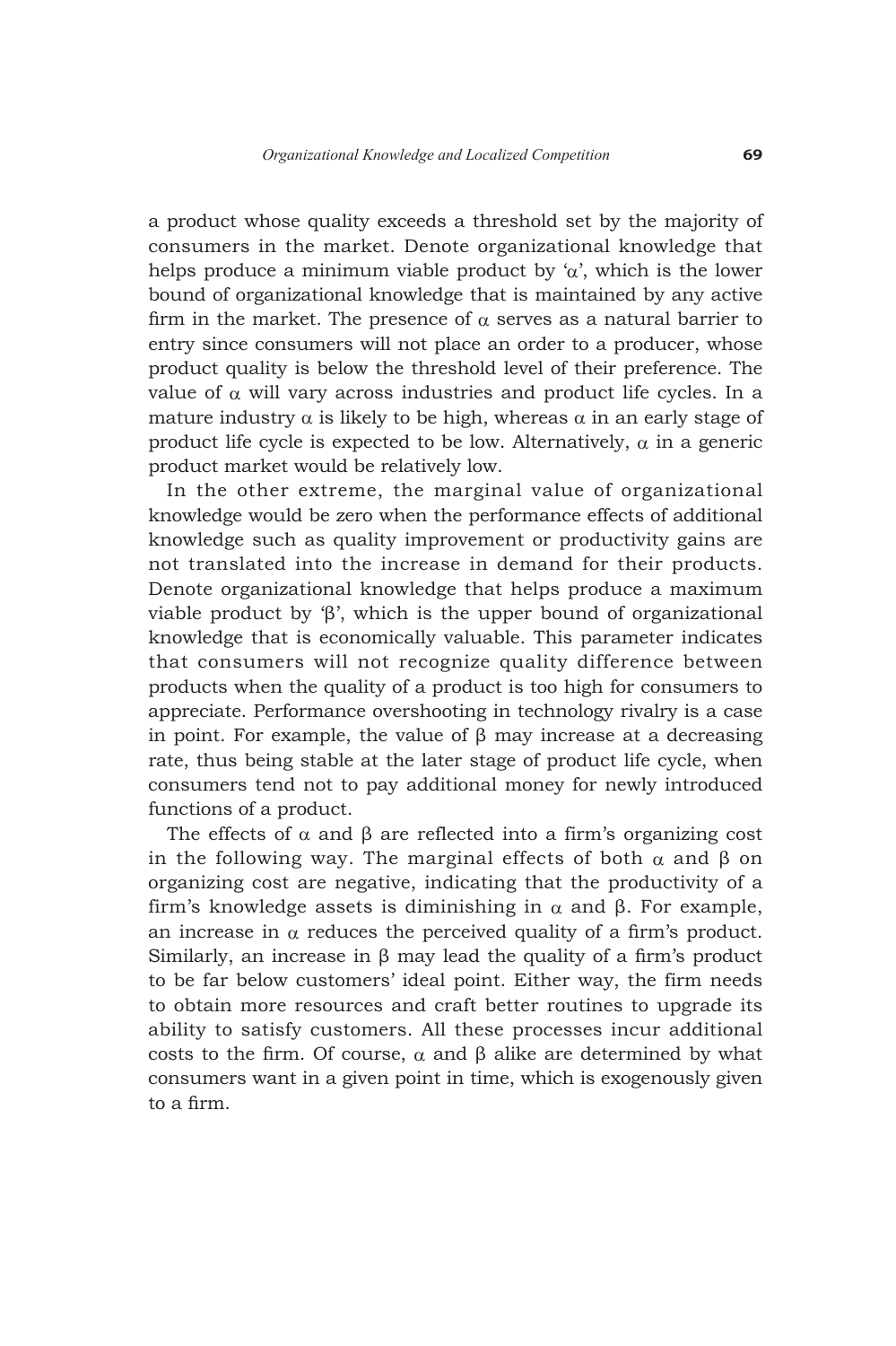#### **Localized Competition in Action**

Localized competition may takes two different forms depending on the level of  $\alpha$  and  $\beta$ . One is localized competition when  $\alpha$  is a dominant factor. The other is localized competition when β is a dominant factor. Let me explain one by one.

When technological uncertainty is high, i.e., firms do not know which technology is to increase their survival chance, they are vulnerable to any increase in minimum requirement of quality, i.e., α. Firms whose knowledge assets are not sufficient for this lower bound should either make divestiture or seek alliances with others. Therefore, firm behavior that is affected mainly by  $\alpha$  is called the localized competition in  $\alpha$ -phase. Of course, these technological uncertainties are aggravated by consumer preference, which by itself is unstable and shifting. Moreover, a governmental regulation is the source of uncertainty. For example, potential entrants in the telecommunications industry in Korea in 1996 were requested to prove their qualifications set by the government before getting licenses (Bae and Lee 2000). Entry decisions, thus, are mostly influenced by the value of  $\alpha$ . As an industry becomes mature,  $\alpha$ may increase owing to consumer learning. Yet in a mature industry, technological uncertainty is not an issue. Rather,  $\alpha$  is expected to be critical in an earlier stage of industry evolution, where products are ill-defined (Utterback and Abernathy 1975). $^{2}$ 

On the contrary, priority in business strategies would be different when firms seek to differentiate themselves from other competitors. Competition for functional superiority or for symbolic differentiations may induce firms to acquire additional organizational knowledge, leading to over-engineered products or products with unnecessary fringe benefits. This runaway process will account for the negative consequence of organizational inertia, where tight adaptation to demand inhibits firms to adapt to new environments (Boyd and Richerson 1985; Leonart-Barton 1992; Levitt and March 1988). Firm behavior that is affected mainly by  $\beta$  is called the localized competition in β-phase.

 <sup>2)</sup> Note that this discussion doesn't have to be confined to the early stage of industry evolution. That is, the lower or upper bound of organizational knowledge is not a time-based construct.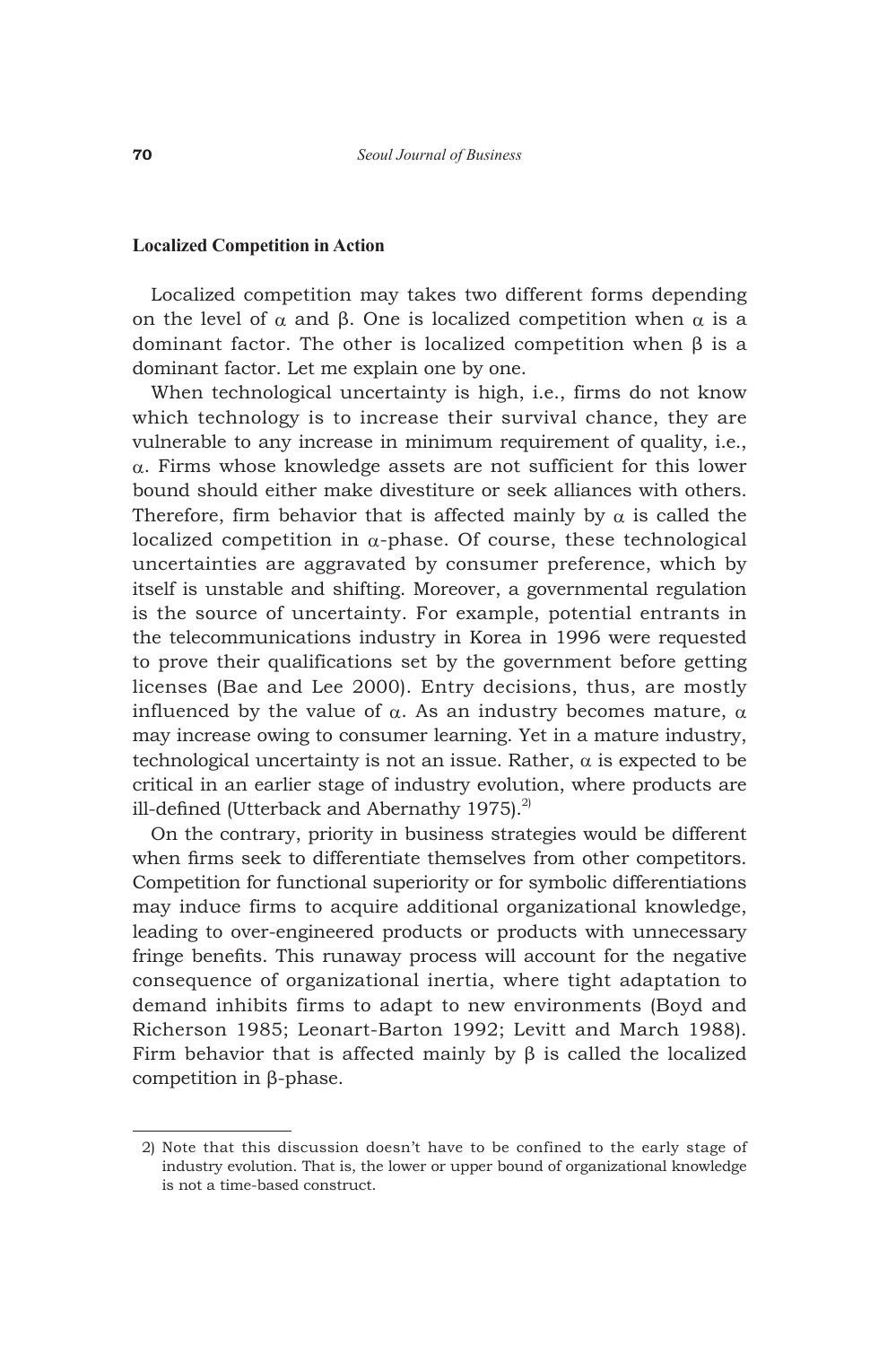In this case additional acquisition of knowledge does not improve the life chances of an organization. In particular, the level of β will play a more important role than that of  $\alpha$  after the emergence of dominant design. It is because dominant design will fix the level of α and improvement on dominant design will shape the basis of competition (Anderson and Tushman 1990; Suarez and Utterback 1995; Tushman and Romanelli 1985). The level of β then reflects what is the ideal point for consumers after the emergence of dominant design. Of course, when β increases over time, it is reasonable for a firm to continue acquiring new knowledge bases since it may lag behind competition otherwise (Adner and Levinthal 2001). However, if β stabilizes at a certain value, this expansion strategy leaves a firm core rigidities, not core competence.

So far I draw on a knowledge based view of the firm and identify two possible contingencies that shape the interplay of organizing cost and organizational knowledge, i.e., α-phase and β-phase. The next step is then to relate these contingencies to the causal mechanism of the size distribution of the firm, which will be discussed in below.

#### **Niche Overlap and Localized Competition**

Insofar as organizational size reflects the difference in organizational knowledge (Bae and Kang 2010; Lomi and Larsen 2000), the logic of size-localized competition is readily extended to knowledge-localized competition such that organizations of the same size draw on identical knowledge and that the intensity of rivalry decreases in size difference between firms, which in turn reflects difference in knowledge between them. I define niche overlap between two firms as the extent to which the organizational knowledge of these firms is redundant, from which the following three propositions are derived as to knowledge-localized competition:

First, for a given niche, i.e., a given type of consumers, organizational size increases with the amount of knowledge that the firm needs to integrate in its operation. That is, as a firm gets larger, it faces more production problems to solve, which in turn requires more organizational knowledge to obtain. The reverse is also true.

Second, an organization whose knowledge is closer to  $\beta$  is more likely to produce better.

Third, organizations with perfect niche overlap produce products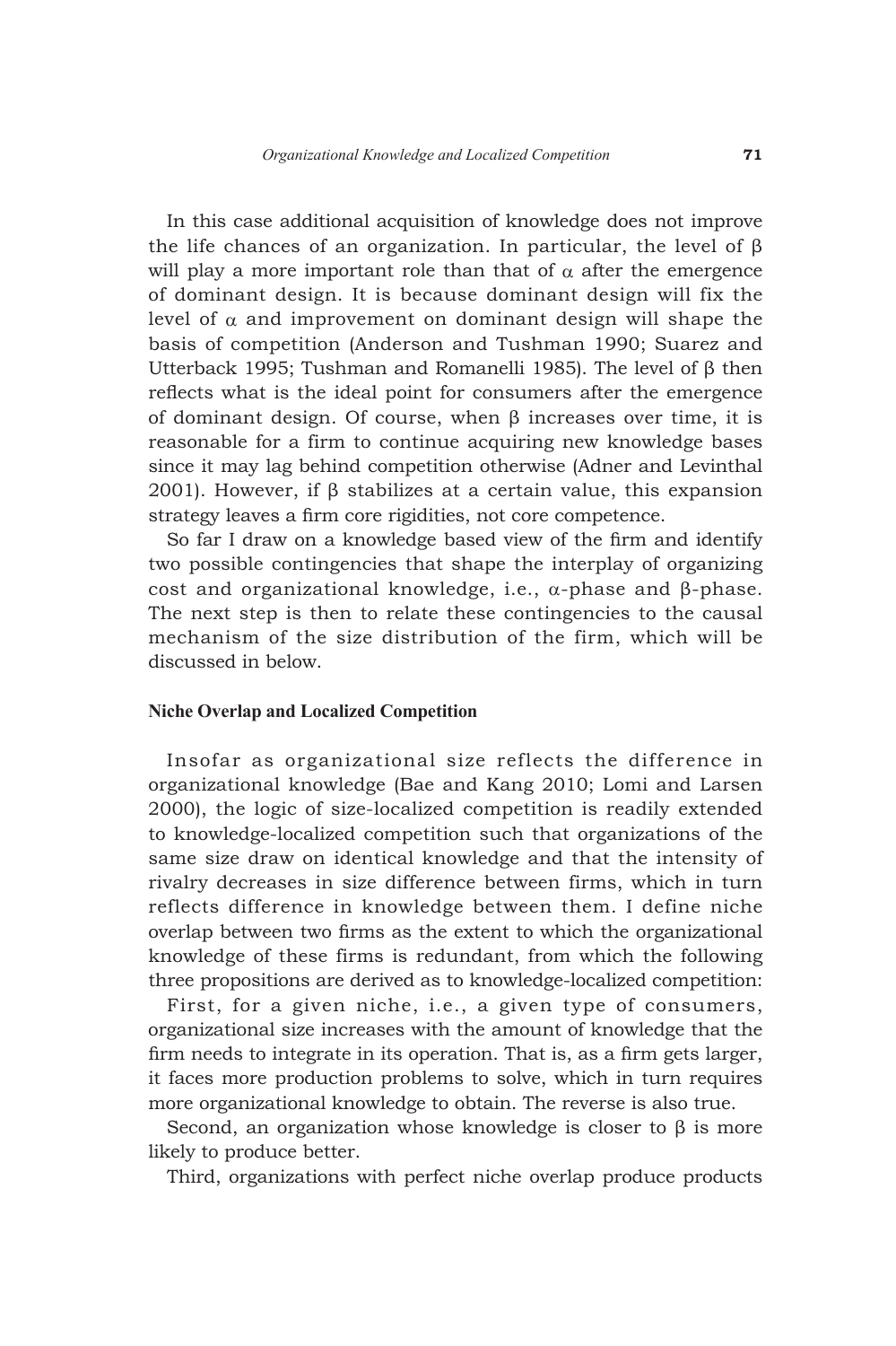of the same quality with the same probability.

Fourth, organizations compete more intensively with each other as their niche overlap in organizational knowledge increases.

Note that niche overlap between two firms is positive as long as each firm's knowledge is larger than a lower bound in the market, i.e.,  $\alpha$ . This in turn suggests that the boundary of a market is determined by a pair-wise niche overlap that is positive. From the logic of size-localized competition, however, the following holds true:

Fifth, organizations do not always compete with all the others whose niches overlap with theirs.

The reason is as follows. Suppose that the decision-makers of the firm estimate their probabilities of winning competition. Suppose also that its own estimated probability of success is also known to its rivals. Then, firms with different probabilities of success may not compete directly; one with less probability suspects that he or she would be selected out in the market. To the extent that firms base their estimated probabilities on organizational knowledge, rivals are those who have perfect niche overlap, i.e., identical probabilities of success. For the simplicity of discussion, hereafter, I will let a firm's potential rivals of identical knowledge be its neighborhood.

A bimodal distribution of organizational size arises from the combination of the above five propositions. The following set-up illustrates this conclusion.

Suppose, for example, that there are ten discrete types of organizational knowledge available in the market. Suppose also that each type of knowledge is identical with respect to its impact on productivity gains or quality improvement. Other things being equal, rivalry among organizations is reduced to the acquisition of as many types of knowledge as possible. Niche overlap increases as each firm integrates additional types of knowledge into its operation. Accordingly, two firms are assumed to have perfect niche overlap as long as the size of their neighborhood is identical. Suppose also that the size of a firm's neighborhood is not fixed so that there is no limit to the density of a population in the market.

With this set-up, let  $\alpha$  and  $\beta$  be one and ten, respectively. For a firm with two types of knowledge, the size of its neighborhood is 44 (i.e.,  $_{10}C_2 - 1 = 44$ ). The maximum size of neighborhood is found in a firm with five different types of knowledge (i.e.,  $_{10}C_5$  – 1 = 251). Hence, a firm with a medium size of neighborhood, and thus medium number of knowledge types, is likely to face more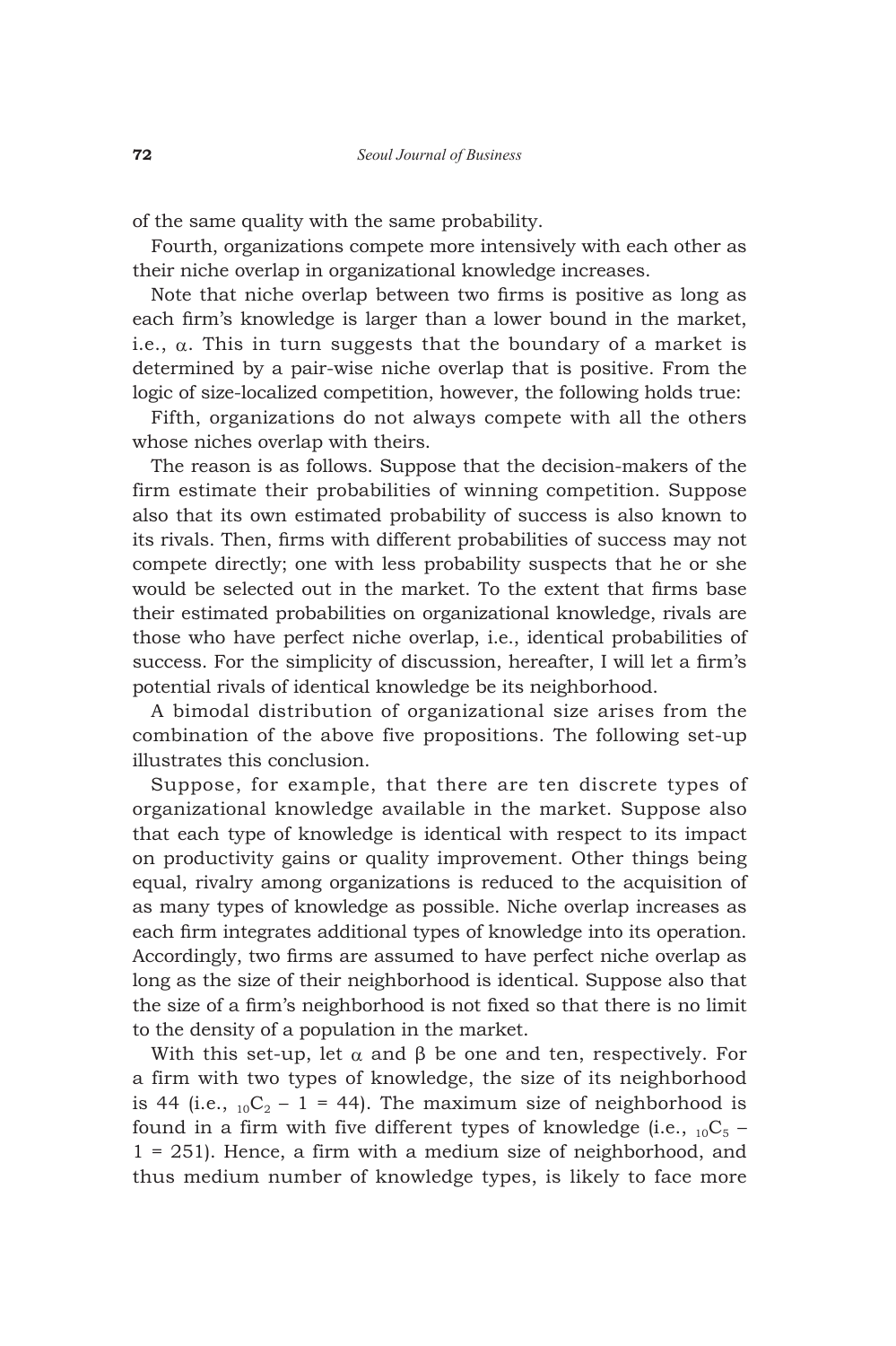competition. Given the positive association between competitive intensity and organizational failure, knowledge-localized competition leads to the emergence of a bimodal distribution of organizational size.

One issue that remains however is that each type of knowledge is equally likely to be drawn from the pool of available knowledge in the market: a process of random mixing. In contrast, for various reasons, the actual process of drawing knowledge type is less likely to be random. Managers under uncertainty tend to imitate what others do so that the draw of knowledge type is biased. Given this discussion, it is theoretically relevant to include in a model the process of social influence, i.e., the way that decisions made by managers are interrelated. In what follows, I extend a Harrison White's (1981) model of market and present a model of market competition where ill-informed producers choose their business model, i.e., competitive roles, by making an *inference* about the *unknown association* between the observed benefits and costs of the competitive roles that their rivals have chosen.

# **Market Typologies and Social Bias in Market Positioning**

The quality of products is performance feedback from consumers, which evolves over time (e.g., Carpenter and Nakamoto 1989). Firms observe how their products are evaluated by consumers after looking into the sales volume of their products. In reality, a consumer's perceived quality difference between two firms is not identical to the actual difference between them owing to information asymmetry that plagues consumers. Indeed, one of major sources of the liability of newness is that new entrants have a great difficulty in signaling their quality to consumers or at least in letting consumers know of their products (Lieberman and Montgomery 1988; Stinchcombe 1965). Although information asymmetry is critical to quality-related issues, one important aspect has been neglected in the literature. That is, not only consumers have a limited knowledge of each producer's products, but producers also have a limited understanding of what consumers really want. Information asymmetry on the both sides of the market participants sets the ground for competition in any market.

This discussion suggests that a better description of the firm involves a process of deciding their qualities in advance, signaling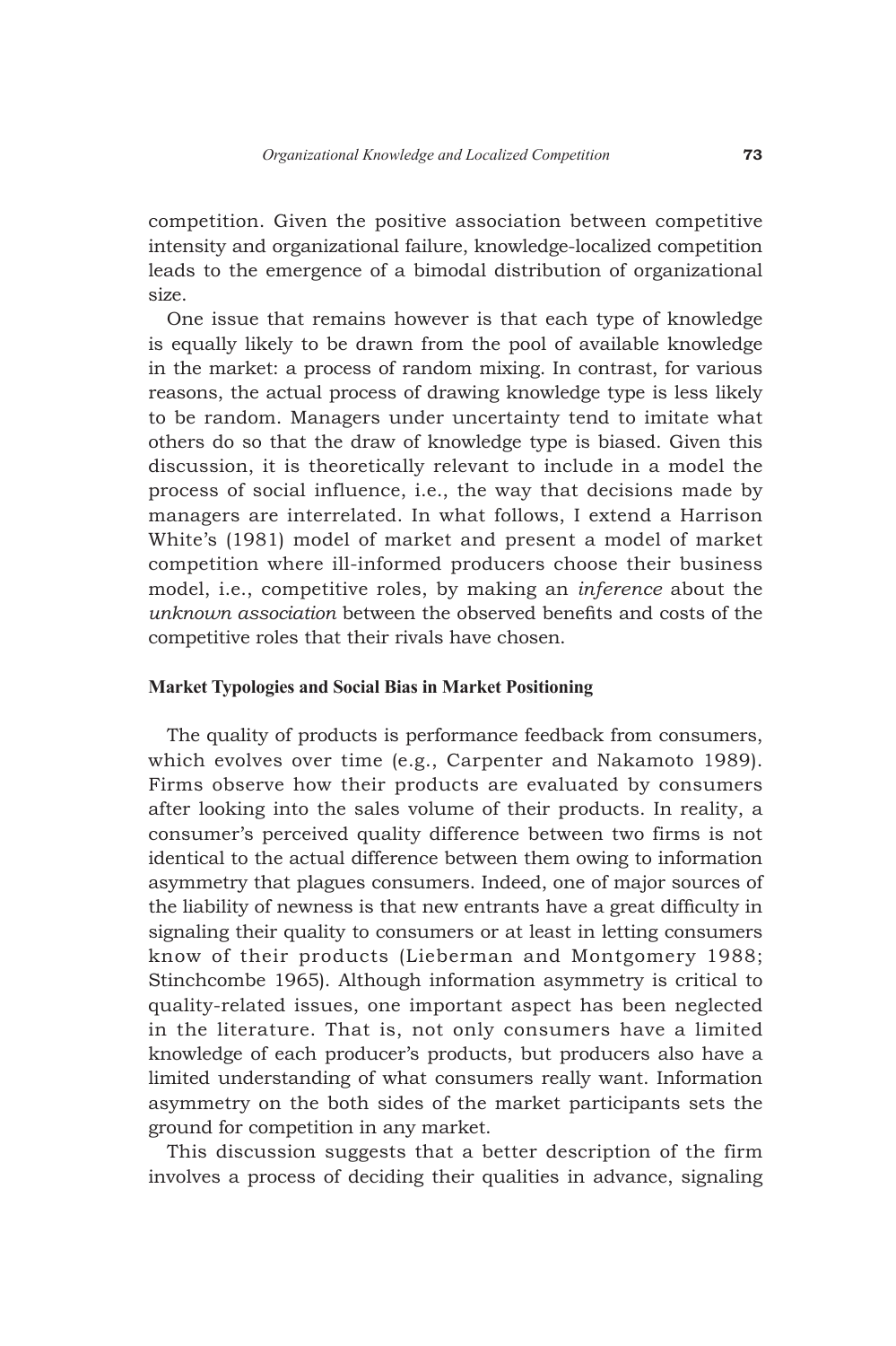their product quality to the market and sustaining the quality in the market. Given demand uncertainty as to quality as well as consumers' ignorance of product quality, how does a firm choose its quality of a product, signaling and sustaining this quality? Drawing on White (1981, 2002), I propose a model of quality decision and propose the last parameter for the localized competition, that is, a type of the market.

Harrison White, in his seminal paper (1981), proposed that producers respond to their competitors whose actions are observable, not to their target consumers whose preferences are unobservable, and slowly position themselves into a specific market position that is indexed by the quality of a product. What is unique in his model is that firms are active decision makers, whereas consumers are passive and aggregate in the sense that they are allowed to have only a binary choice, i.e. to buy or not to buy. This does not mean that producers freely choose their strategies. Rather it only suggests that producers make actively an inference about potential response from the demand. Note also that some consumers may express their dissatisfaction with products to producers. Yet, this kind of voice option (Hirschman 1970) is incorporated indirectly as performance feedback on the quality of a product in his model.

Out of interaction among firms searching for their own niches, namely social roles, a market is socially constructed. In particular, White (1981, 2002) construed a market as a set of competitive roles, each of which defines a firm's niche and is characterized as a vector of financial performance  $-$  W(y)  $-$  and production capacity  $$ y. Hence, to occupy a niche means that a firm is able to sustain a stable vector of sales revenue and production volume in the market. More specifically, he characterized the cost function of the firm as follows:

$$
C(y;\,n)=q[\frac{y^c}{n^d}]
$$

where  $q$  is constant,  $y$  is the volume of output, and  $n$  is a quality index for a given firm. Parameter *c* is always positive because cost will rise as outcome increases. On the other hand, parameter *d* is either positive or negative, suggesting that the cost of sustaining the quality of a product will vary across different markets. For example, if *d* is positive, then the market is so-called a paradox market, where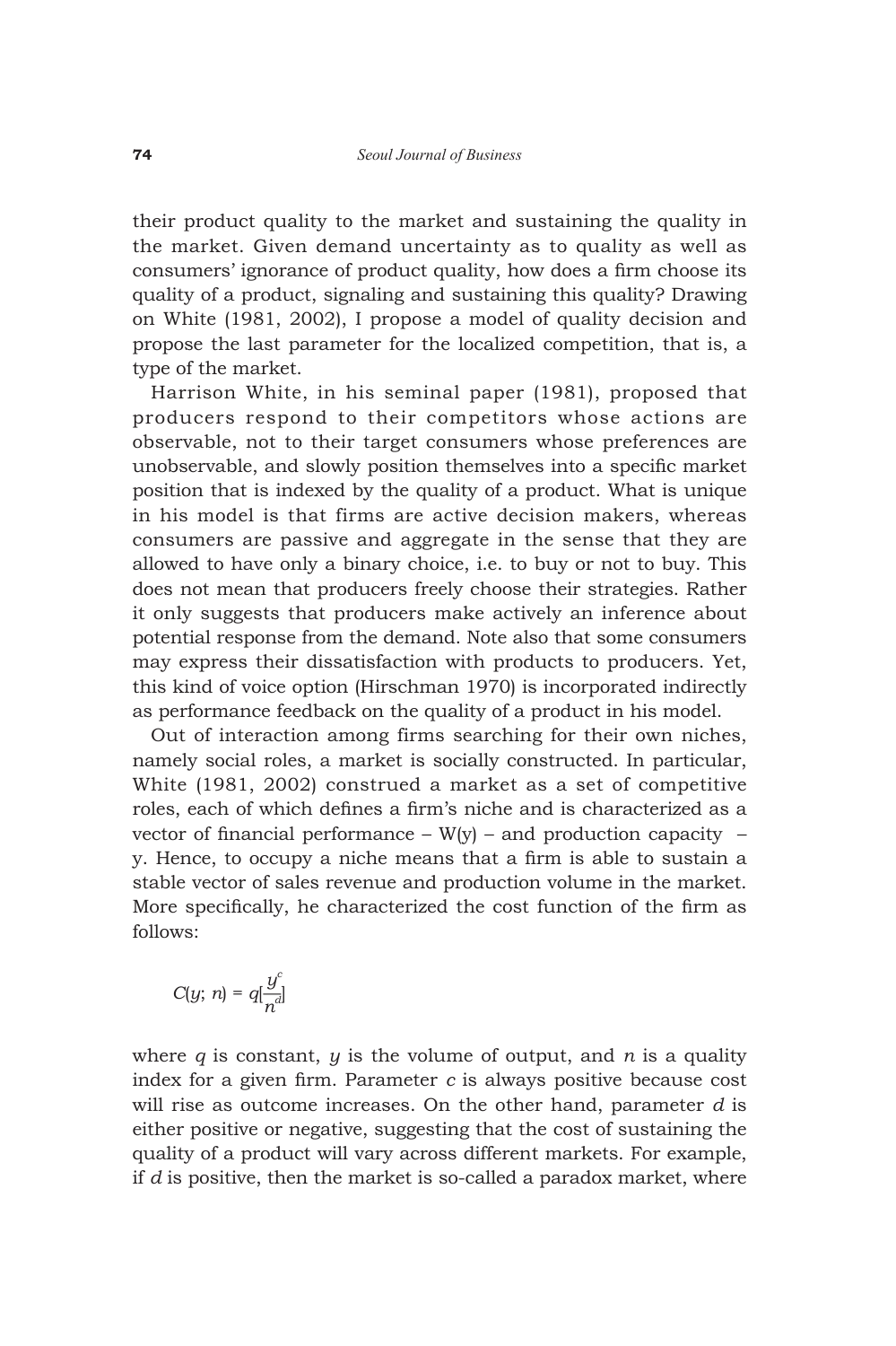high quality producers will have lower cost structures (White 2002). In contrast, negative *d* implies that occupying a high quality niche is more costly than occupying a low quality one.

From a neoclassical economist's point of view, White's (1981) model is re-written in the following way. The task faced by each firm in White's model is to identify a sustainable market position out of available observations of performance feedback, i.e., a pair of production volume and sales revenue.

Let a level of outputs be *y* and a vector of inputs be *x* with input price vector *w*. There is only one goods with price *p* in the market. The consumer's choice is discrete, i.e., purchase or no purchase. The cost function is then expressed as the value of the conditional factor demand. That is,

 $C(w, y) = w * x(w, y)$ 

Assume that each input has a different quality. Also assume that these differences in quality are unknown to producers and observable indirectly from the choice behavior of consumers. Then,  $w$ , which varies with the qualities of inputs, can be replaced by an exogenous quality index, *n*, such that:

 $uv = n^d$ 

Taken together, the cost function is rewritten as:

$$
C(w, y) = w * x(w, y)
$$
  
=  $nd x(w, y)$   
=  $nd y(n)c$ 

where the conditional factor demand is defined as  $x = y(n)^c$ .

The utility function here is assumed to increase in the volume of consumption, which is weighted by product quality:

$$
u(y, n) = r * y^a n^b
$$

where r is constant.

The true profit function for producers is exogenous given and partially known to producers. It is then given by: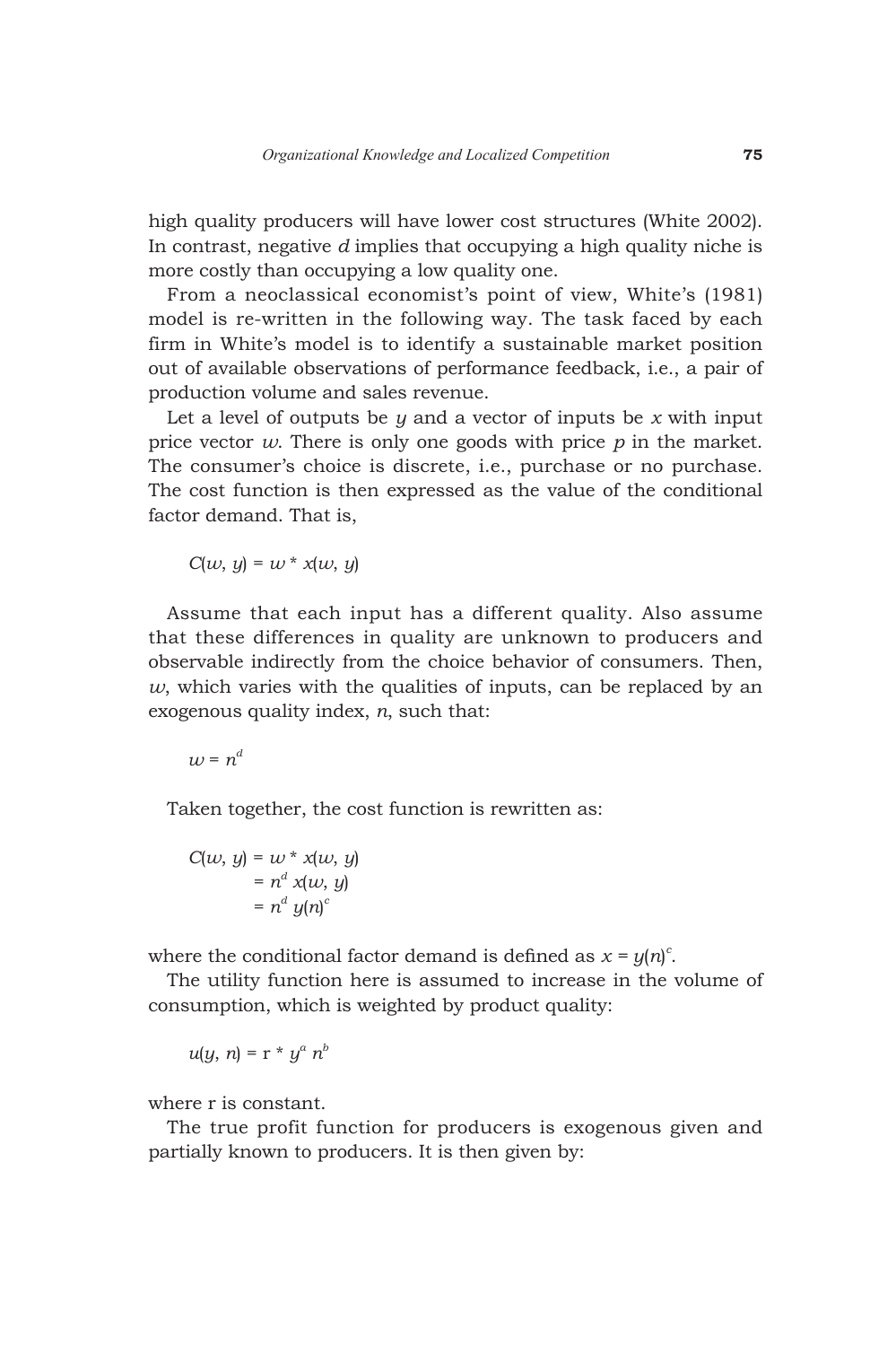

**Figure 1. A Neoclassical interpretation of White (1981)**

 $\pi = W[y(n)] - C[w, y(n)]$ 

Note that *W* in White's model refers to a firm's sales volume, i.e.,  $W = p * y$ .

Lastly, the indirect utility function, i.e., max *u*(*y, n*) with a budget constraint is defined as:

 $v(\theta) = \theta W[y(n)]$ 

where  $u(y, n | p) = \theta W[y(n)]$ .

From these conditions, it follows that the emergence of a market is reduced back to the question of whether  $W[y(n|p)]$ , namely, a market schedule, is sustainable or not. Figure 1 illustrates this reasoning.

For example, when a producer's cost function is convex in *y*, it does not sustain a given market schedule, i.e., *W*. You cannot infer *W* from observations of each firm's production choice. That is, *W* is unbounded. In contrast, a concave cost function with negative *d* does not sustain *W* either unless there are barrier to entry across niches. That is, a high-end producer is vulnerable to a low-end disruption.

As mentioned above, each firm in White's (1981) model begins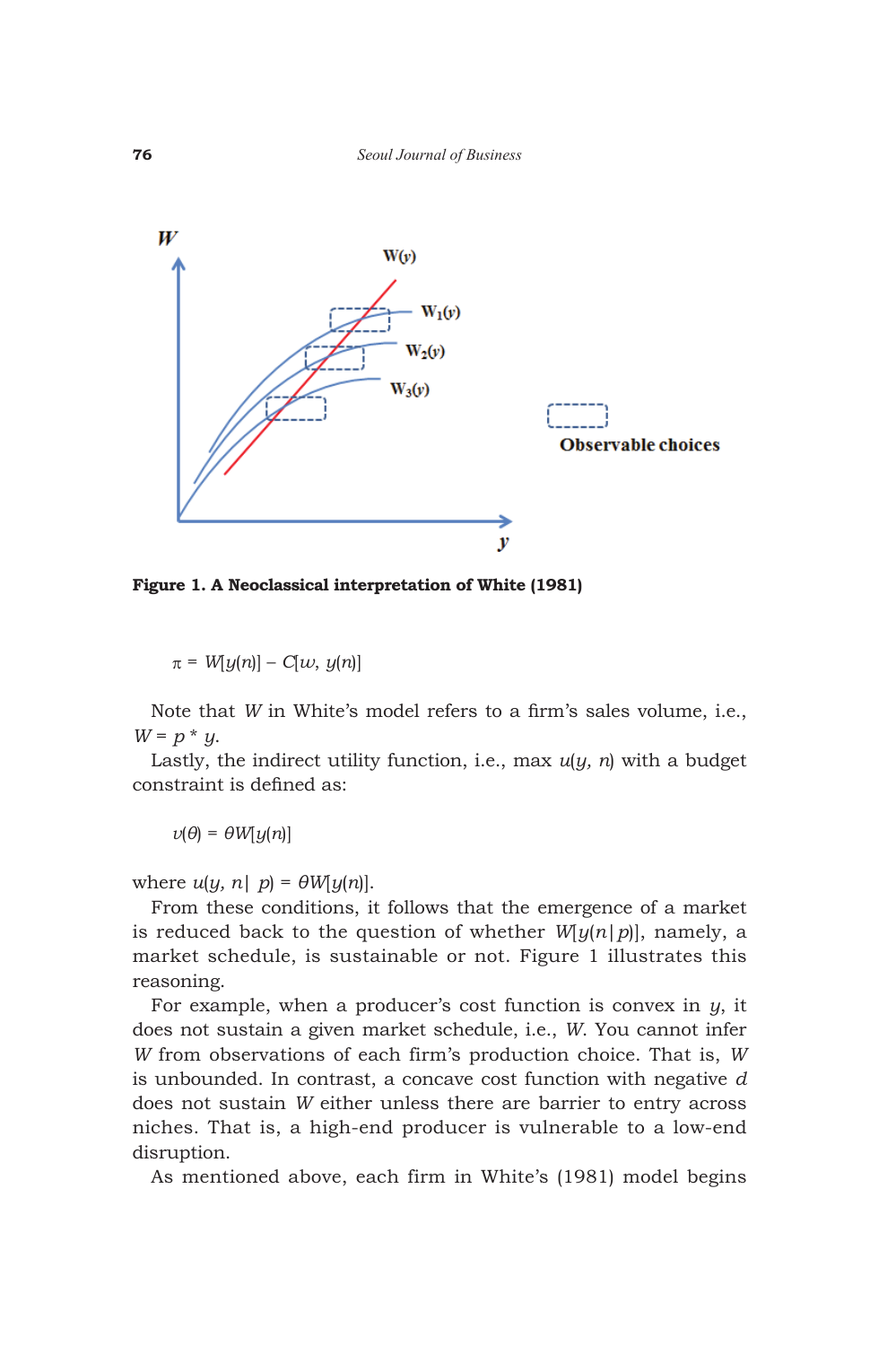with its own cost function and searches the market for most profitable niche while *watching* what other competitors do. In other words, niches in the market are *socially* constructed by producers with incomplete information (e.g., Hannan et al. 2007; Rindova et al. 2006; Yogev 2010; Zajac and Westphal 2004). A market emerges as a byproduct of individual efforts to figure out and make up a set of niches, which promise a certain association between the benefits and costs of each firm's capital investments. Hence, a market cannot be sustainable if organizations fail to identify a profitable set of niches, i.e., *W*(*y*). In the same way, an organization cannot survive if it fails to locate a relevant niche. In a similar vein, Zuckerman (2000) reported that a firm whose line of business does not fit niches collectively accepted by the market participants is likely to be undervalued by analysts in the banking.

This discussion has the following implication for knowledgelocalized competition. Each firm draws observations from its neighborhood before deciding how much to produce at which price. Of course, the membership of a firm's neighborhood may vary as the firm seeks to grow or diversify. Then, how can we know whether a given neighborhood remains stable or not? Here comes the last parameter – *d*.

I propose the following: the neighborhood in a positive *d* is more stable than in negative *d*. As is illustrated in Figure 2, a market in a positive *d* embeds a higher quality-volume producer with a lower cost structure, which means a higher profitability. A low quality-volume producer is then unable to move upward. They do not have cost advantage or unused resources to push them up to a new niche. In this market, a market share leader becomes more profitable. The reverse is true in a market with a negative *d*. Apple in the smartphone market is a case in point.

In summary, the knowledge-localized competition posits that organizations of similar knowledge constitute similar niches and that the competitive dynamics in a market is subject to the following four parameters: the size of a firm's neighborhood in a knowledge space, the lower bound of organizational knowledge, the upper bound of the knowledge, and the type of a market. Specifically, four propositions are suggested.

First, other things being equal, organizations with more knowledge are more productive.

Second, organizations with perfect niche overlap in knowledge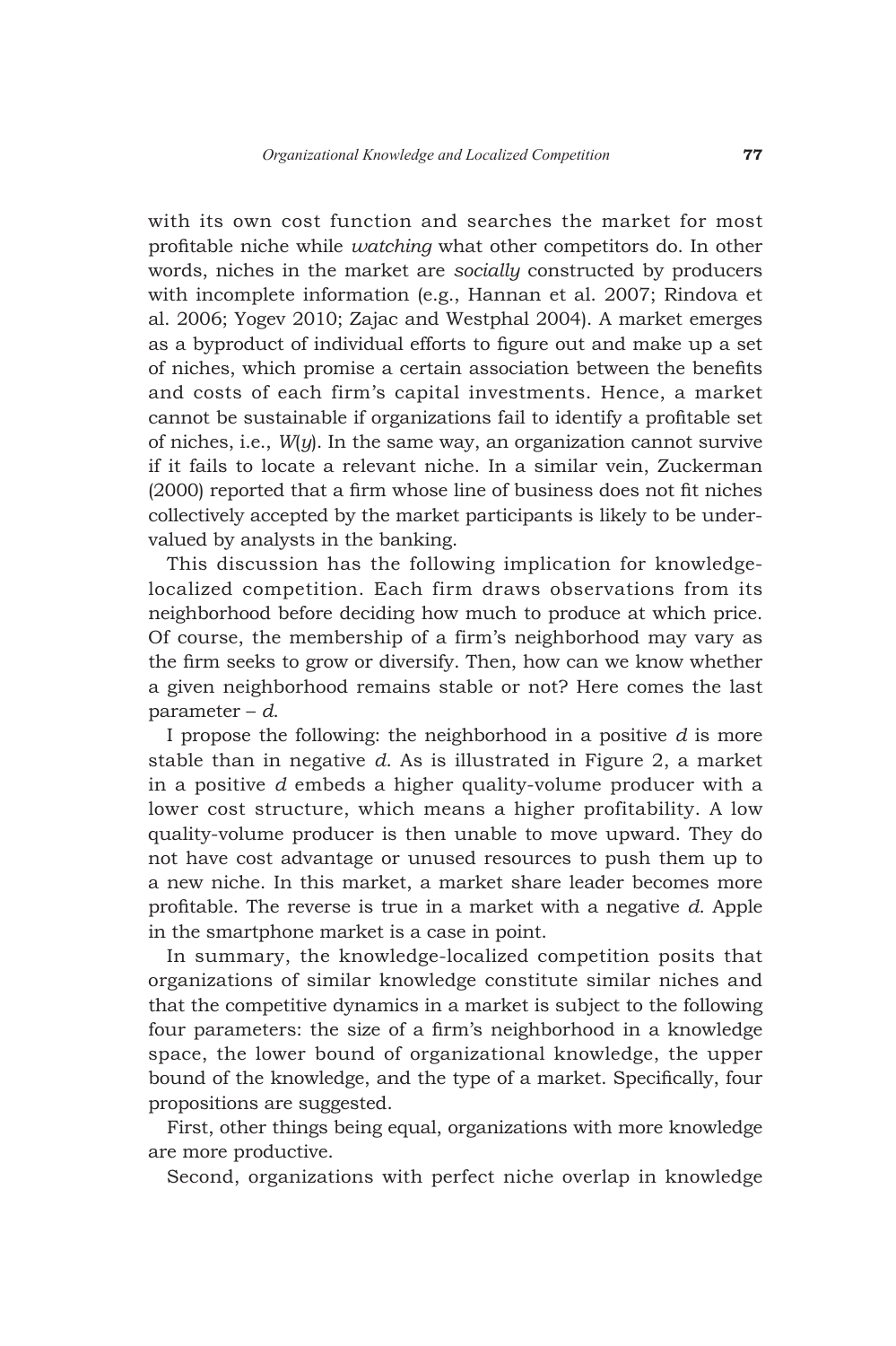

**Figure 2. Firm Profitability and Market Typologies**

|  |  |  |  |  |  |  |  |  | Table 1. Examples of Industries Relevant to Localized Competition |  |  |  |
|--|--|--|--|--|--|--|--|--|-------------------------------------------------------------------|--|--|--|
|--|--|--|--|--|--|--|--|--|-------------------------------------------------------------------|--|--|--|

|                 | d > 0        | $d \leq 0$    |
|-----------------|--------------|---------------|
| $\alpha$ -Phase | G-3 Telecoms | e-business    |
| B-Phase         | Banking      | Auto Industry |

are likely to produce goods of the same quality with the same probability.

Third, organizations with perfect niche overlap are likely to compete more intensively.

Fourth, the size of a firm's neighborhood is likely to be stable in a market with a positive *d*.

Lastly, with the two types of localized competition, alpha and beta, the following four contingencies of competitions are feasible. Table 1 gives these four possible contexts of localized competition with respect to the three parameters  $α$ ,  $β$ , and  $d$ .

The telecommunications industry for 3-G technology in the nineties would fall into a case of α-phase with positive *d*. Despite technological uncertainty as to the functionality of mobile services, R&D investments in this industry exhibited an increasing return to scale. On the other hand, much of e-commerce business suffers from a scalability issue. The increasing demand for your service often leads your profitability to decrease whenever the marginal cost of upgrading service capacity is on the increase. Moreover, this industry with a relatively low level of  $\alpha$  allows firms with inferior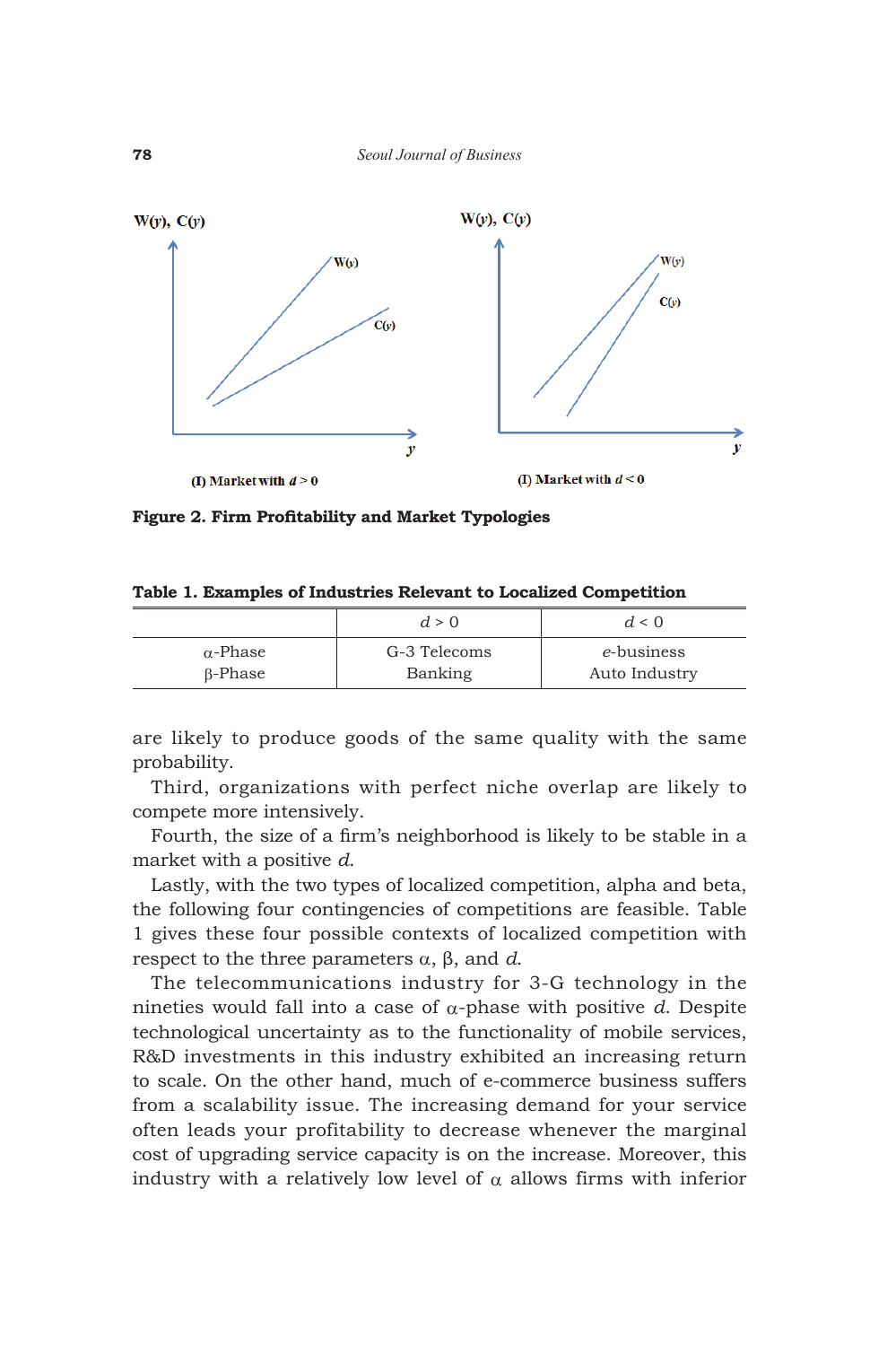technology to enter more easily. Typically,  $\alpha$ -phased firms tend to shield against technological uncertainty by forming alliances or making acquisitions to sustain their niches in the market.

Banking industry is the typical example of β-phased competition with a positive *d*. Every player in the industry fully recognizes the minimum standard of services and offers additional personalized services to customers. As Podolny (1993) suggested, a winner-takesall process persists in this market such that a high quality bank realizes more profitability. In the automobile industry, the situation is reversed. This mature industry consists of manufacturers with standardized technologies. Furthermore, the cost of production increases substantially as the quality of a car is enhanced with additional functions such as luxury cars. Although those two industries have experienced a wave of M&A, the changes in status among firms have been rare.

### **A Crowded Bus Model of Competition: Intra-population Rivalry**

The above mentioned model has the following implication for the emergence of high performers. They emerge independent of their superiority over rivals. Rather, search for profitable niches and its associated inference about market schedules leads to an early established signal, i.e., a market role, to become a high performer irrespective of its initial quality. This takes place when rivals are engaged in alpha or beta-phased competition in a bid to differentiate their market roles. This prediction makes a sharp contrast to resource-partitioning theory where a profitable center is also crowded (Carroll 1985; Reis et al. 2013; Swaminathan 1995). The following example further illustrates this reasoning.

Suppose that Mr. Kim in Seoul is waiting for a bus to go to work in the morning. Suppose also that there is no empty seat on the bus. When the bus arrives, the passenger randomly spots a place and stands on the bus. At the next stop, another passenger is on board and stands next to Mr. Kim yet makes a distance from him. At the subsequent stops, the same process repeats until the bus is fully packed. In equilibrium, the positional distribution of passengers on the bus is that most of passengers stand shoulder to shoulder in the front door of the bus, whereas Mr. Kim stands with some space on the other side of the bus. The efforts of the passengers not to stand closely to the others underlie this dynamics on a crowded bus where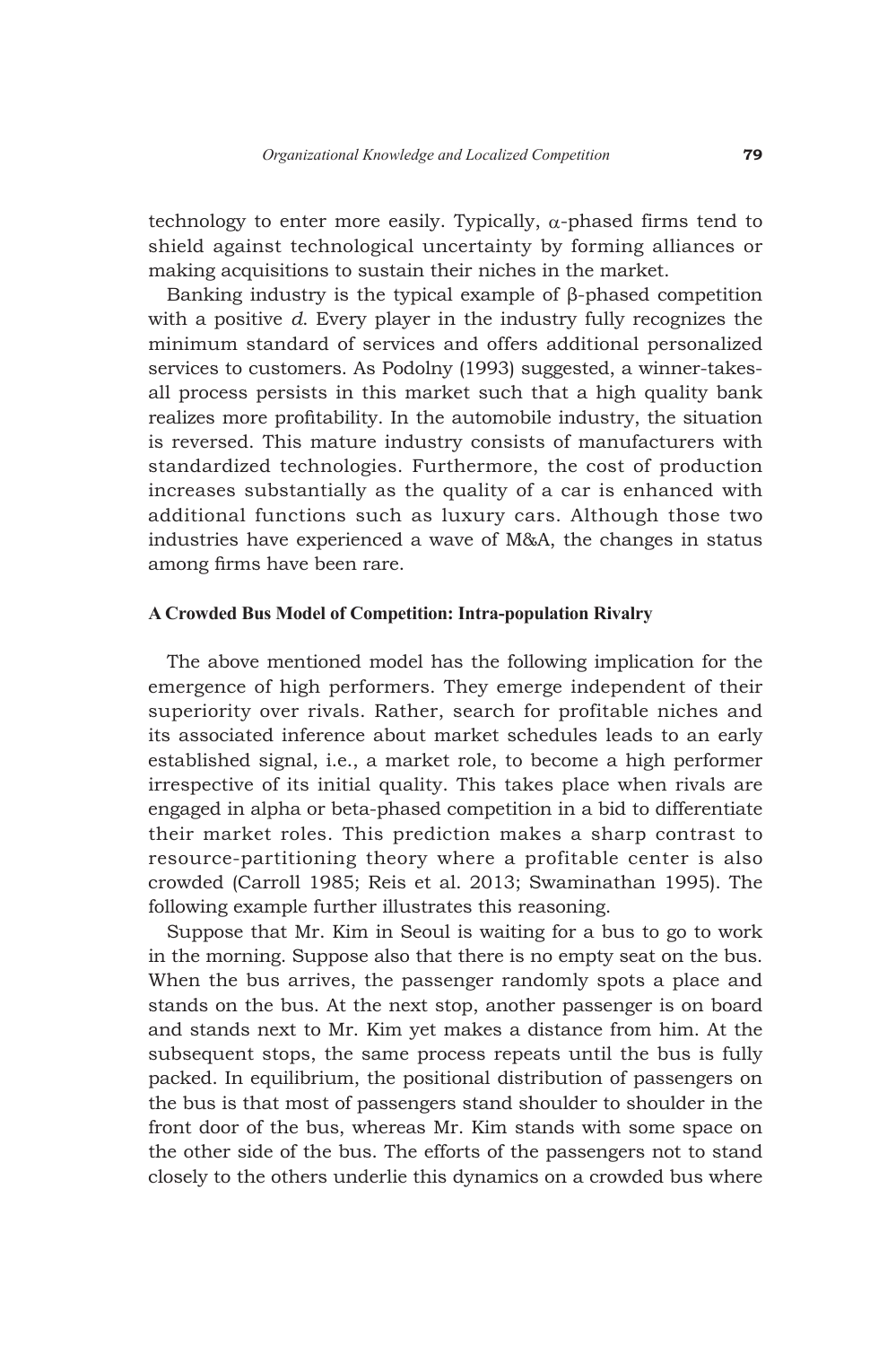only one person, i.e., Mr. Kim, enjoys pleasantly a less crowded spot on the bus and the others are packed with each other on the bus. This metaphor is directly transferrable to a market competition where a less crowded and thus more profitable niche emerges as a result of rivals to search for a niche yet in a differentiated manner.

Figure 3 shows a Monte Carlo simulation of competition when each firm engages in either alpha or beta-phased competition. The X axis refers to the order of entry, whereas the Y axis refers to the W(*y*) of each niche chosen by the firm. A firm's production capacity is normalized such that it is rescaled with a corresponding quality, *n*. Suppose that this quality-adjusted capacity follows a uniform distribution with an interval of zero and one. Suppose also that a quality adjusted capacity is mapped onto a market schedule such that:

$$
W[y, n] = \left(\frac{y}{n}\right)^d
$$

and *d* is set to be positive, i.e., 0.2.

Each firm's search strategy is defined as follows. First, alphaphased competition is the following. The  $i<sup>th</sup>$  firm that enters a market may draw its quality adjusted capacity independently from , where  $L_i$  is the quality adjusted capacity chosen by a rival that entered the market just prior to the *i*<sup>th</sup> firm. Second, beta-phased competition involves each firm's *iid* draw from from . Note that the degree of differentiation between rivals is randomly determined while being bounded by *Li* .

With this definition, competition unfolds such that late entrants tend to face imitative entries even though they seek to differentiate from others. The dashed line in Figure 3 depicts the results of beta-phased competition, whereas the straight line at the bottom gives those of alpha-phased competition. The third line in between them indicates a case where every  $6<sup>th</sup>$  entrant opts for beta-phased competition and otherwise for alpha-phased competition. All the observations of Figure 3 are obtained from an initial condition where the *L*<sub>i</sub> of the first mover is 0.2356.

First-mover advantages take place clearly irrespective of the quality of the first movers, i.e., high performers. Late entrants, while locating a profitable niche, seek to differentiate yet their bias in search, i.e., by *Li* , aggravates competition in a narrow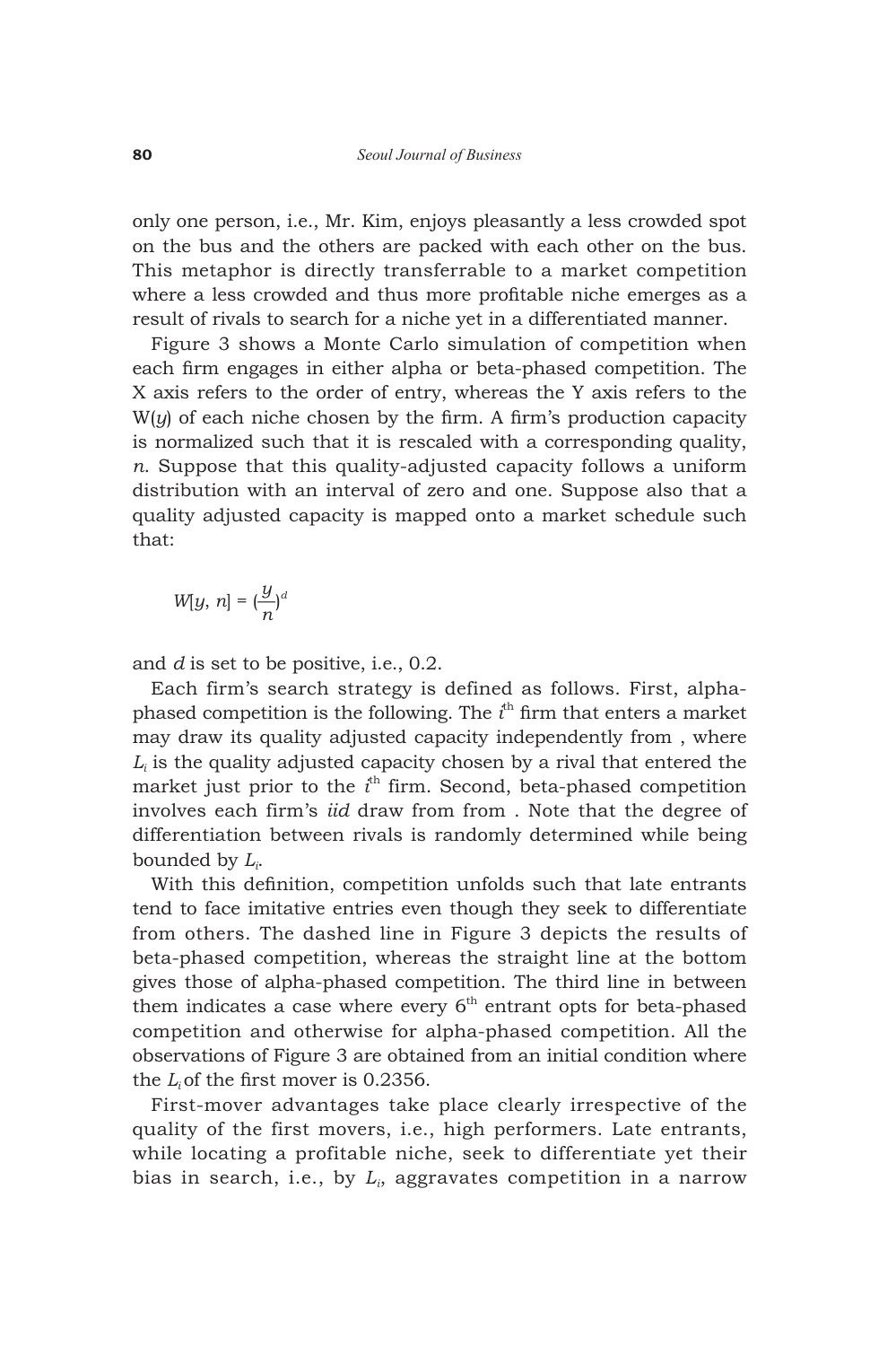

**Figure 3. A Crowded Bus Model of Competition**

range of niches, i.e., crowded niches. Profits drop accordingly with competitive crowding, which in turn leaves the first movers to enjoy profits without the interference of rivals. Note that the first mover here is one who establishes successfully a market niche or social role in the market and is accepted by the demand. Whether or not the type of competition differs across firms, the results remain largely intact: a case depicted by the graph of (1/6) beta-phased competition.

Note also that social bias in positioning, i.e., either alpha or betaphased competition, underlies the variation in firm heterogeneity in quality-adjusted capacity. Against a baseline model where the probability of engaging in alpha-phased competition is 0.5, both alpha and beta-phased competition help increase firm heterogeneity with respect to quality-adjusted capacity. The mean value of standard deviation in the realized quality-adjusted capacity is 0.1488 for alpha-phased competition and 0.1426 for beta-phased competition, whereas it is 0.2751 for the baseline model. Note that the first mover is relatively an outlier in the choice of capacity, as is shown in Figure 3. Henceforth, the fact that a high level of firm heterogeneity results from either alpha or beta-phased competition should indicate that the inference process of late entrants about profitable niches may aggravate the competitive intensity among late entrants by introducing social bias in their searching for a better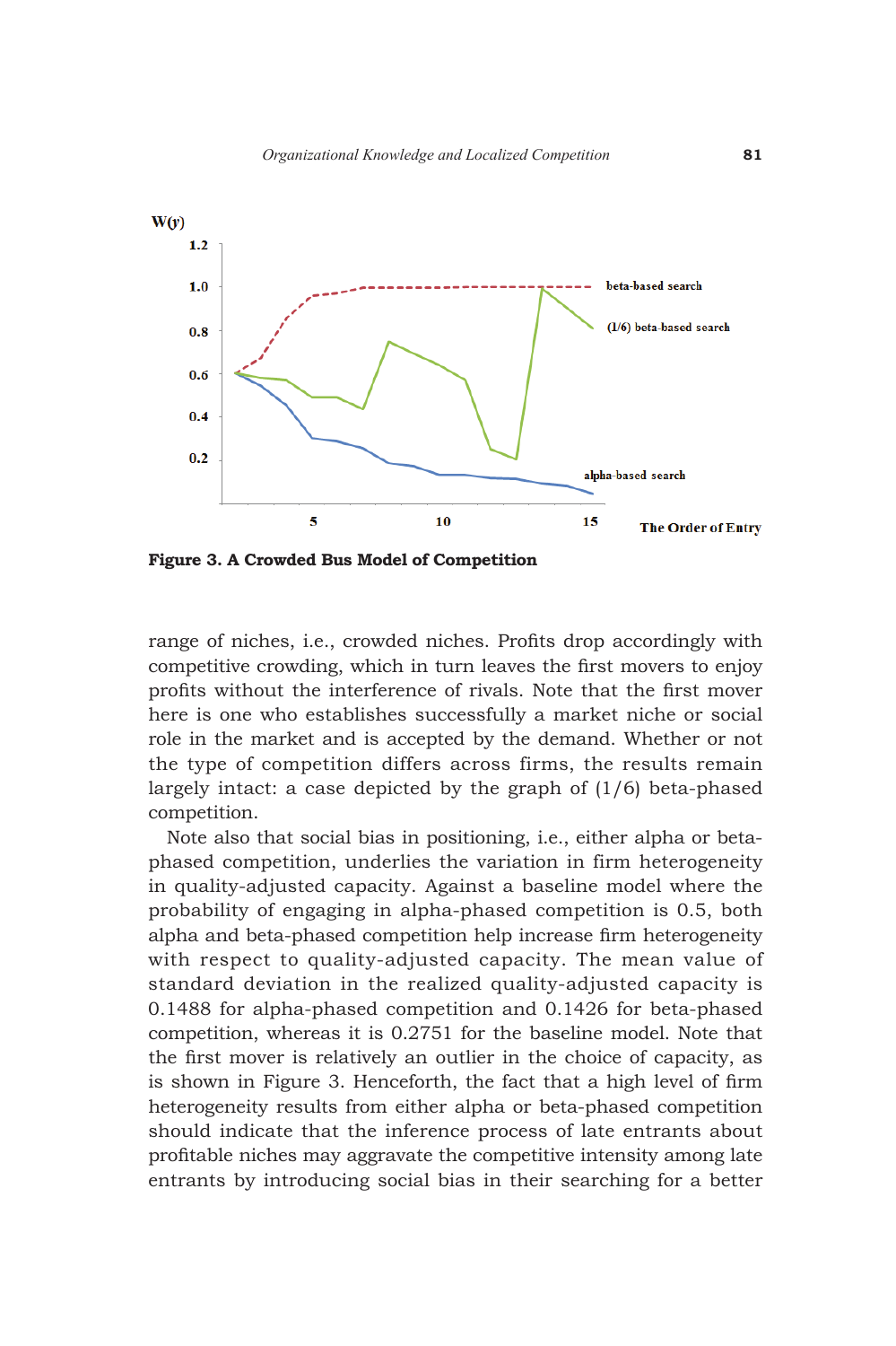|                                  | The mean of standard deviation<br>in the observed quality adjusted capacity |
|----------------------------------|-----------------------------------------------------------------------------|
| $\alpha$ -phased competition     | 0.1488                                                                      |
| $\beta$ -phase competition       | 0.1426                                                                      |
| 50% $\alpha$ -phased competition | 0.2751                                                                      |

**Table 2. Monte Carlo Simulation of Firm Heterogeneity a)**

a) Note that the number of simulation runs was 100.

niche. One direct consequence is that owing to social bias in market positioning, the first mover remains a high performer irrespective of whether it controls superior resources or not.

#### **Multimarket Contact and Inter-population Rivalry**

In this section, I further evaluate the theoretical implications of a knowledge-localized competition with respect to the phenomenon of multimarket contacts. I also examine the empirical issues for measuring parameters of this knowledge-localized competition.

Insofar as a market consists of more than one niche (White, 1981), the duality of niche and form (Carroll and Hannan 2000; Hannan and Freeman 1989), leads to the observation that a market includes more than one population of organizations. Indeed, competition among organizations with different niches is not rare in the market. For example, diversified large incumbents may seek to grow and to intrude on the market segment of smaller specialized ones. Mutimarket contact would be a general context to apply a knowledge-localized competition to inter-population rivalry.

Mutimarket contact refers to a case where firms compete in more than one market simultaneously, pooling the incentive constraints for unilateral deviation from tacit collusion, and allowing for others the spheres of influence (Bernheim and Whinston 1990; Karnani and Wernerfelt 1985). As a result, firms with multimarket contact avoid competition in an expectation of cross-market retaliation that an advantage in a market will be offset by the risk of retaliation in the other markets. Such an expectation is reciprocal, reducing the intensity of competition (Gimeno and Woo 1996, 1999).

Although the opinions are divided as to the source of tacit collusion, empirical evidence abounds with a measure of exit rates or financial profitability (Baum and Korn 1996, 1999; Boeker et al.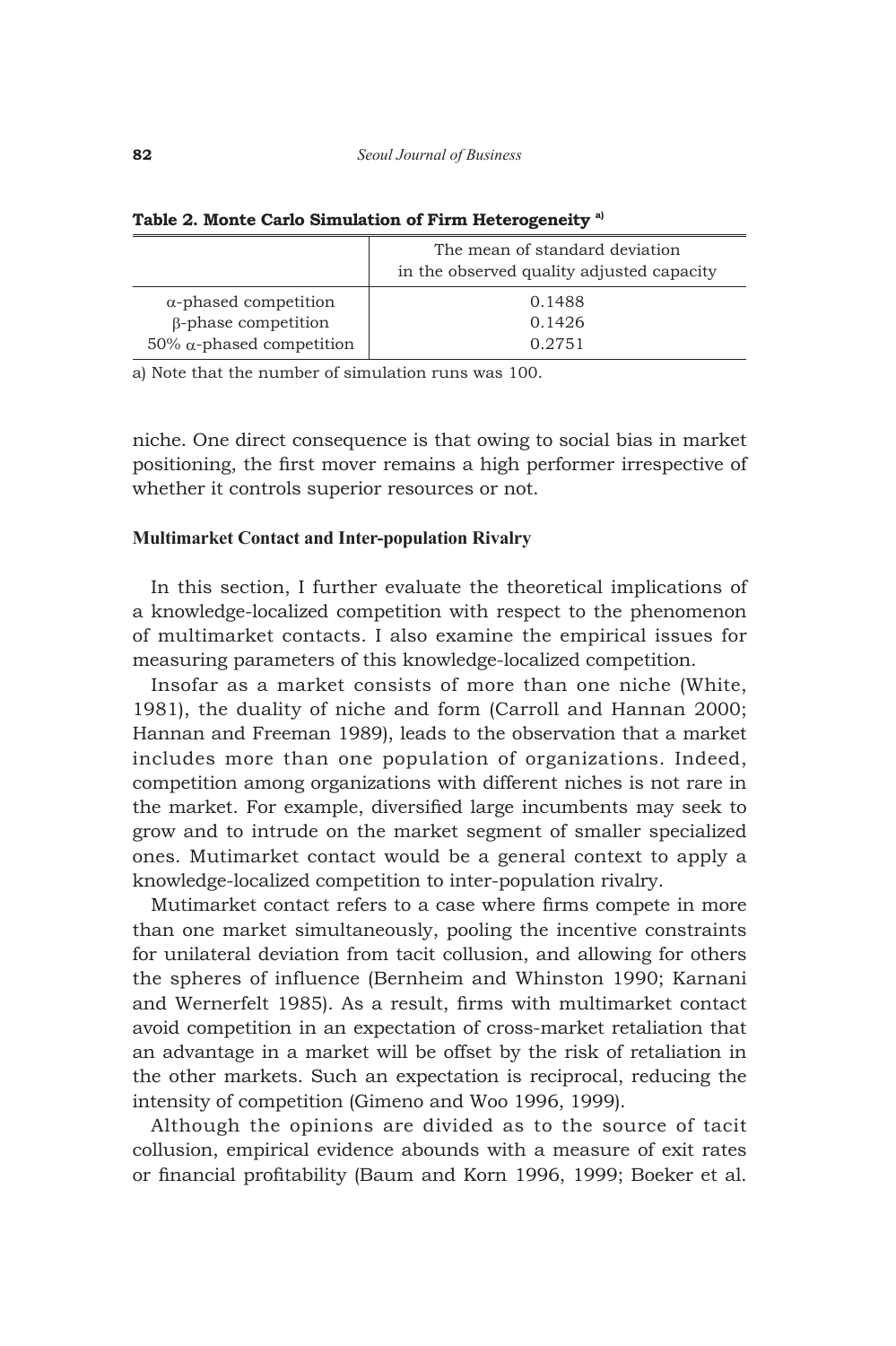

\* Note a dashed line indicates one market contact and a straight one indicates multimarket contact.

#### **Figure 4. Multimarket Contract and Transferablity of Collusion\***

1997; Gimeno 1999; Gimeno and Woo, 1999; Korn and Baum 1999; Van Witteloostuijin and Van Wegberg 1992). From a knowledgelocalized competition, the sources of tacit collusion that arise from multimarket contact are re-cast in the following way. In a market with a positive *d*, tacit collusion will be sustained by absolute difference in cost structure among rivals. This market with scale economies induces higher quality producers to have cost advantage. In contrast, mutual forbearance in a market with a negative *d* is not related to efficiency gains but to the exercise of market power, including investment in entry barriers. By definition, a market with a negative *d* does not favor organizational learning, including scale economies.

Besides the issue of collusion source, a better test of multimarket contacts would be one to examine the competition with firms of multimarket contacts and those with no contact, both of which are likely to present in many of observable markets. What is important here is whether firms with no multimarket contact will free-ride the outcome of tacit collusion among firms with multimarket contact, a question that is hardly addressed in the literature on multimarket competition.

Figure 4 shows hypothetical relations among competitors with respect to multimarket contact. Case II is a simple extension of multimarket contact, where Firm A has multimarket contact with Firm B, which in turn has multimarket contact with Firm C. In this case, firms A and C will develop 'seemingly' collusive behavior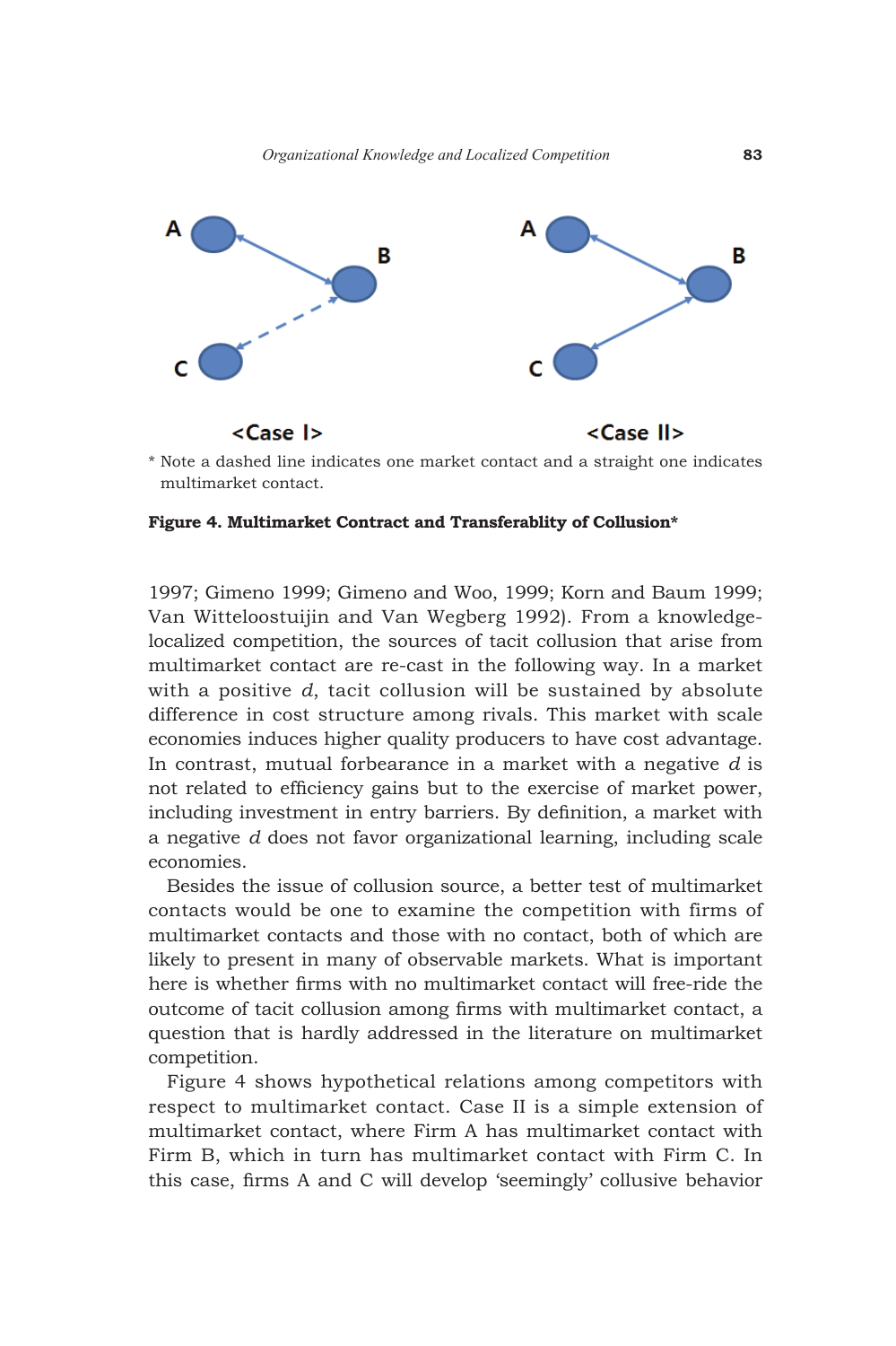if and only if firms A and C meet at least one market where Firm B is operating. Note that whether two firms are explicitly aware of each other is not important. Case I is interesting in that Firm C has no multimarket contact with either Firm A or B, yet both firms A and B face multimarket contact. While the current literature on multimarket competition is silent on this case, the analysis of it is important because a collusive price set by two firms with multimarket contact will enable others with single business to set similar price and reap the free-riding benefits. In a market with a negative *d*, the effect of multimarket contact will be transferrable to the third party with no multimarket contact if  $\alpha$  or  $\beta$  is smaller enough. In other words, if the distance between  $\alpha$  and  $\beta$  gets shorter, the third party with inferior cost structure has no reason to avoid the collusive price generated by multimarket competitors.

The last question that should be addressed is how to empirically test the behavior of four parameters in this knowledge-localized competition.

First, niche overlap in knowledge is indirectly inferred via a selection equation. Let the intensity of rivalry between two firms, *i* and *j* be  $\pi_{ii}$ . Then, we have a performance equation to estimate that is  $\pi_{ii} = f(\kappa_{ii}; X)$ , where *X* is a set of control variables. A selection equation is given such that  $\kappa_{ij} = g(S)$ , where *S* is a set of covariates, describing the similarities in R&D intensity, advertising intensity and organizational age. All of these covariates are widely used by studies on resource profiles of firms (Carroll and Hannan 2000; Cohen and Levinthal 1990; Montgomery and Wernerfelt 1988; Schoenecker and Cooper 1998). One limitation of this approach is to ignore the qualitative differences in R&D projects and marketing expenditures. Of course, the direct analysis of patent applications, a proxy for organizational knowledge, would be considered as long as each firm's propensity to patenting is relatively higher in a given market. To measure niches more directly, a family of hetegrogeneous logit models with a priori factor structure would be used in addition to κ (Chintagunta 1994; Elrod and Keane 1995).

Second, the behavior of  $\alpha$  and  $\beta$ , both of which are difficult to observe, depends on the function of each firm's organizing cost. To the extent that the output, *y*, is affine transformation of c.d.f. of a firm' knowledge, measured by its probability to solve organizational problems (see Bae and Koo 2008), the variation in revenue growth among firms after controlling for market conditions will reveal the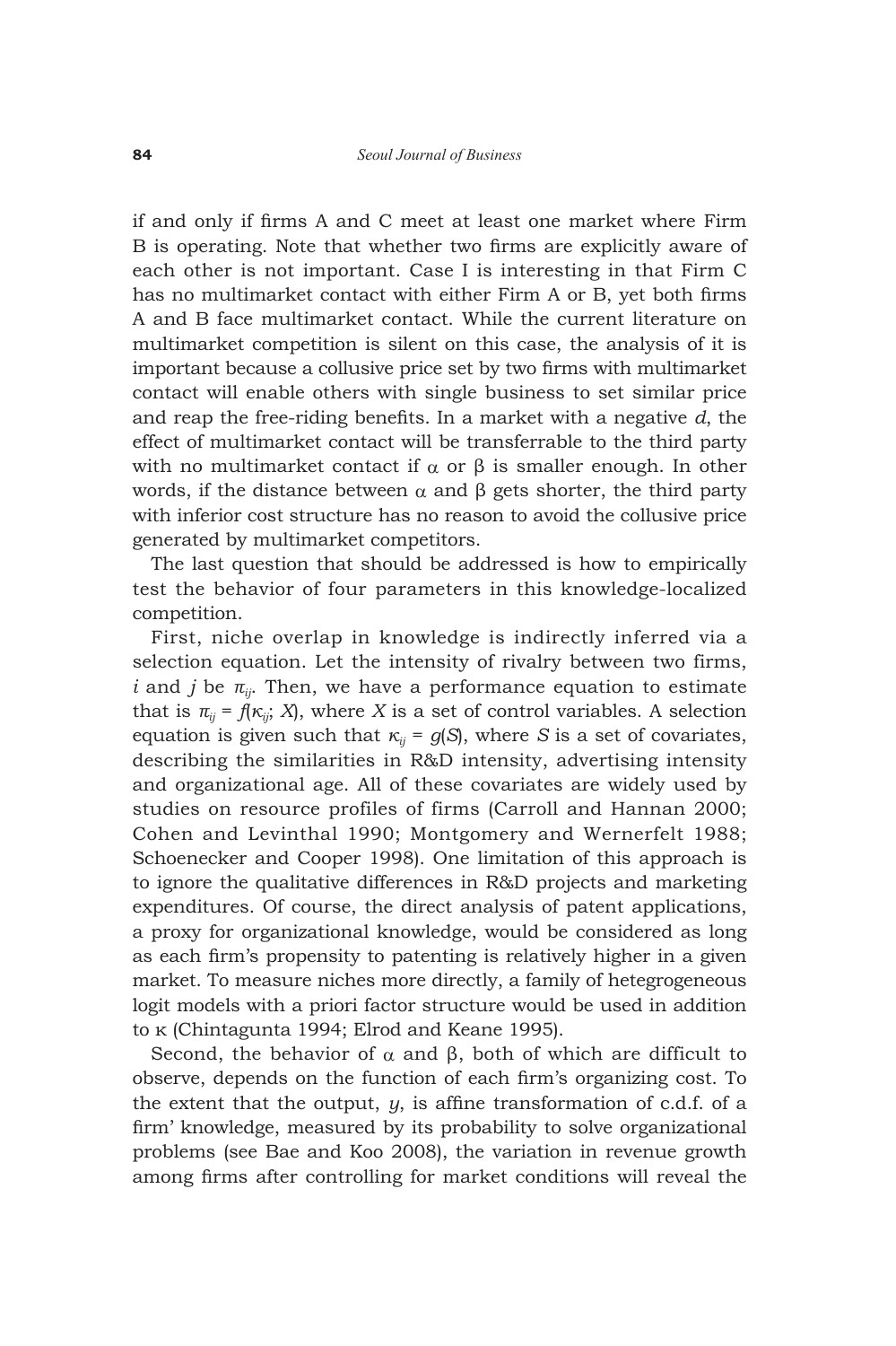changes in  $\alpha$  and  $\beta$  in an indirect manner. Assume a market with a positive *d*. Because the organizing cost diminish in this kind of a market, *h* and *c* are decreasing in *S*, covariates used for estimating κ. Let the growth rate of the firm at time *t* be  $y_t^{\dagger}$  (= [ $y_t-y_{t-1}/y_{t-1}$ ] | *X*), where *X* is a set of market condition variables. Then,  $y_t^* = p(q(\lambda))$  and q( $\lambda$ ) = 1 – *e* <sup>- $\lambda$ \*t</sup> and  $\lambda$  = *l* ( $\alpha$ ,  $\beta$ ). The lambda will be zero if a firm's knowledge is below than  $\alpha$ , yet will be one if the knowledge exceeds  $\beta$ . From these conditions,  $\lambda(\alpha, \beta)$  is estimated for each firm.<sup>3)</sup>

#### **CONCLUSION**

This paper applies a knowledge-localized competition to understand conditions under which high performers emerge independent of their internal resources even when competition in the output market is intense. In doing so, this paper also sheds a new light onto an old question of organizational size distribution, i.e., why middle-sized firms are rare. The unique feature of this approach is that the behavior of organizational knowledge, a latent and unobservable construct, is examined in terms of four parameters: (1) the size of the neighborhood of a firm, (2) the upper and (3) lower bound of knowledge bases, and (4) a type of the market. Henceforth, this approach allows researchers to test a model of localized competition without calling for industry specific measures of organizational resources (see White 2000). On the theoretical side, the following merits further discussion.

First, it would be interesting to examine further the interplay of  $\alpha$ and  $\beta$  across various domains of firm decisions. The low value of  $\alpha$ increases the number of new entrants, reducing the life chances of incumbents, whereas a lower β makes it difficult for incumbents to differentiate themselves from others. What if both alpha and beta decrease? Does this condition favor new entrants or incumbents? Second, it would be interesting to examine possible transitions between the two phases of localized competition. For example, it is likely that over time the basis of competition changes from  $\alpha$ -phase to β-phase. On the other hand, for some industries, the market may be characterized β-phase in the beginning. Which factors will influence the transitions? These transitions may create differential

 <sup>3)</sup> This cannot be applied to a market with negative d.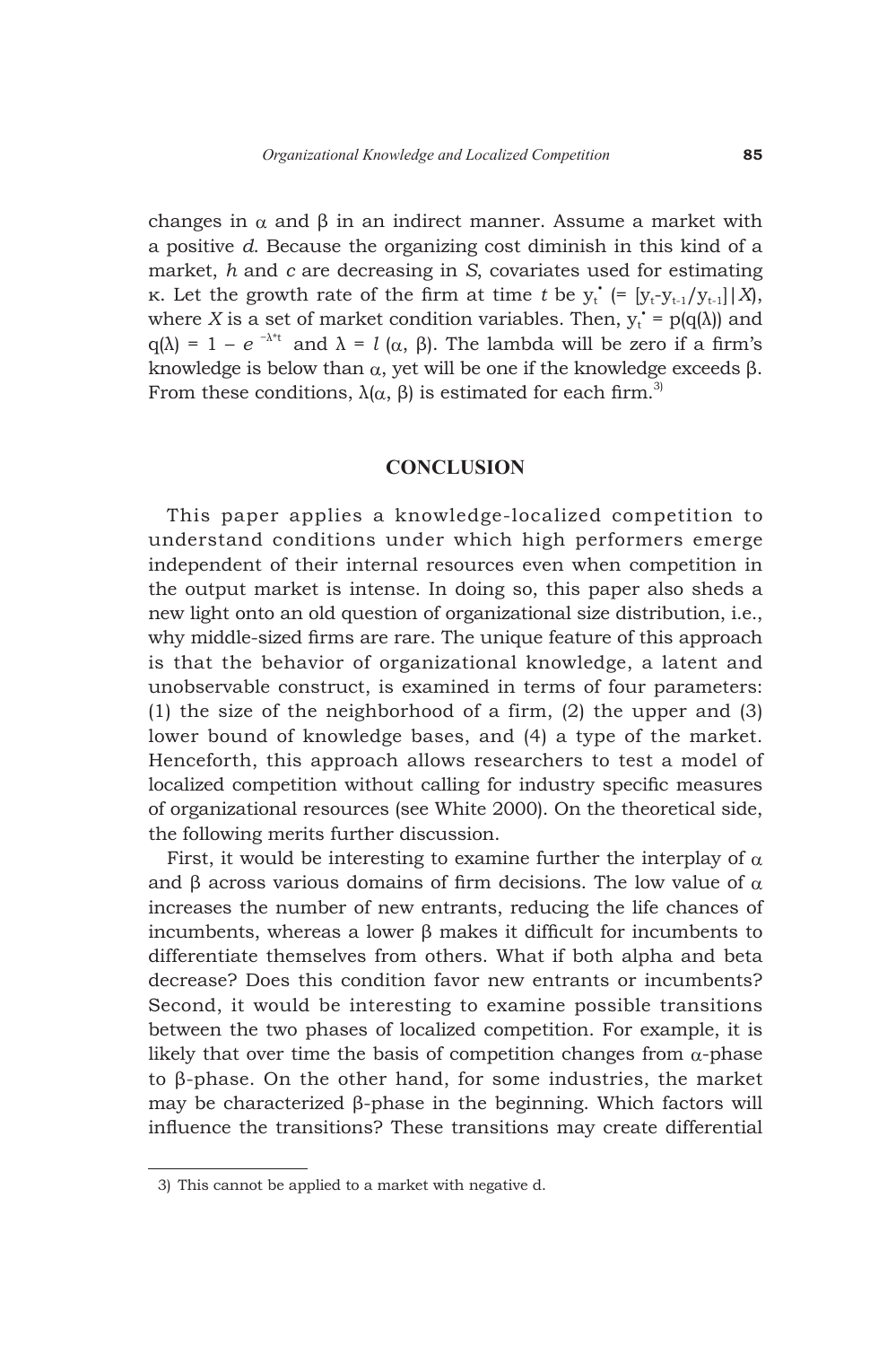impacts on profitability across firms, including incumbents and new entrants.

Third, is it possible for a market to switch between one with a positive *d* and one with a negative *d*? The role of innovation and organizational learning needs to be incorporated into any attempt to address this question. Finally, a model of knowledge localized competition is extended to addressing the issue of status change: how does a firm's status in the market evolve over time? Firms in a market with a positive *d* are less likely to change their market status easily because this market is stabilized with extant niches. In contrast, firms in a market with a negative *d* search for or even develop new niches more frequently.

# **REFERENCES**

- Adner, R., and D. Levinthal (2001), "Technology evolution and demand heterogeneity: Implications for product and process innovation," *Management Science*, 47, 611-628.
- Aldrich, H. (1999), *Organizations Evolving*. London: Sage Publications.
- Anderson, P., and M. Tushman (1990), "Technological discontinuities and dominant designs: A cyclical model of technological change," *Administrative Science Quarterly*, 35, 604-633.
- Amburgey, T.L., T. Dacin, and D. Kelly (1994), "Disruptive selection and population segmentation: Interpopulation competition as a segregating process," in J. Baum and J.V. Singh (Eds.), *Evolutionary Dynamics of Organizations,* 240-254.
- Bae, J., and S-C. Kang (2010), "The elements of learning: Coordination capacity and search scale," *Korean Journal of Management*, 18 (2), 1-30.
- Bae, J., and J. Koo (2008), "Information loss, knowledge transfer cost and the value of social relations," *Strategic Organization*, 6(3), 227-258.
- Bae, J., and K. Lee (2000), "Social network and alliance formation," In C. Lau, K. K.S. Law, D.T. Tse, and C. Wong (Eds.), *Asian Management Matters: Regional Relevance and Global Impact*: 223-234. London: Imperial College Press.
- Baum, J., and H. Korn (1996), "Competitive dynamics of interfirm rivalry," *Academy of Management Journal*, 39, 255-291.
- Baum, J., and H. Korn (1999), "Dynamics of dyadic competitive interaction," *Strategic Management Journal*, 20, 251-278.
- Baum, J., and S.J. Mezias (1992), "Localized competition and organizational failure in the Manhattan Hotel Industry, 1898-1990," *Administrative*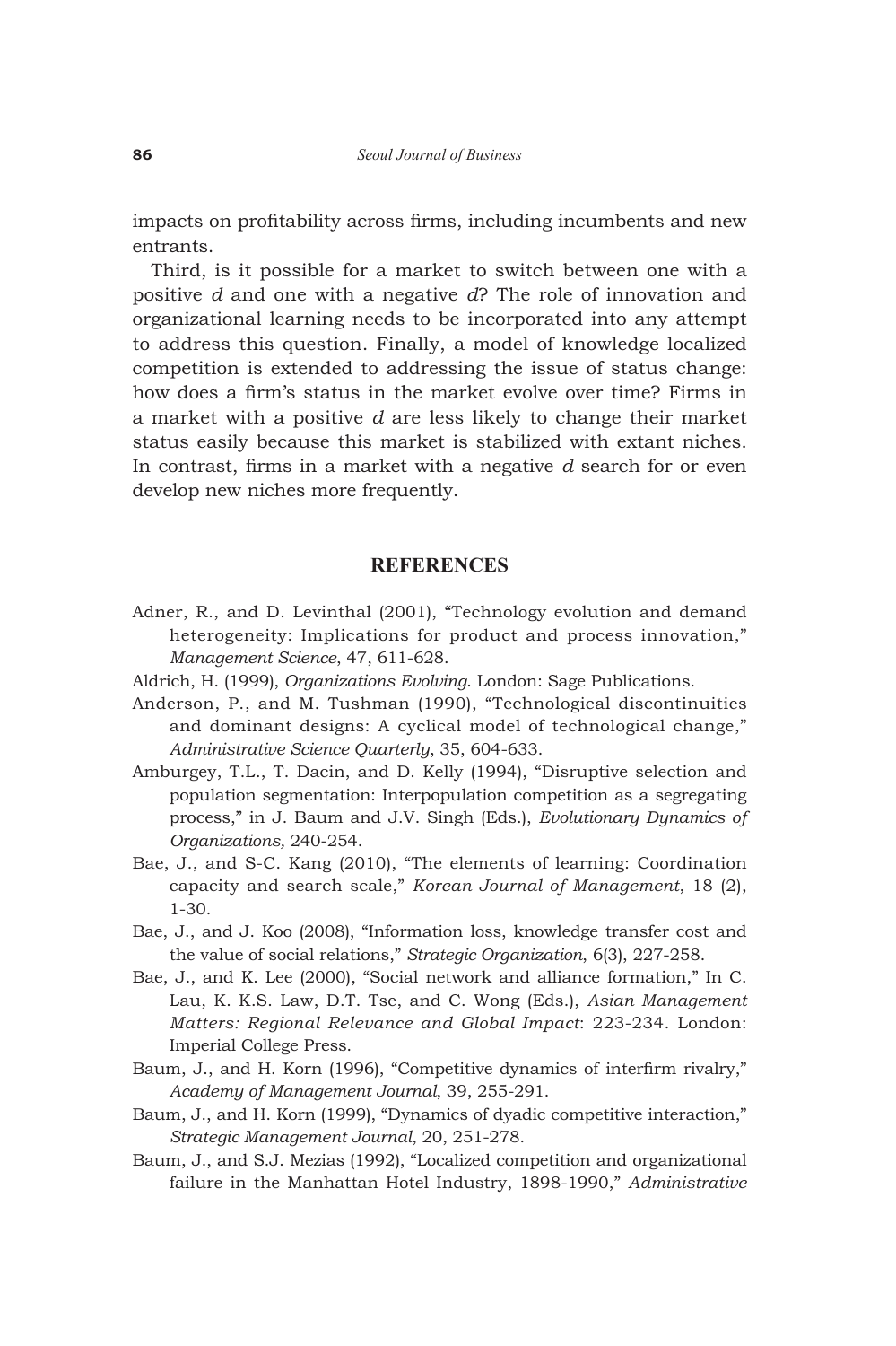*Science Quarterly*, 37, 580-604.

- Bernheim, D., and M.D. Whinston (1990), "Mutimarket contact and collusive behavior," *RAND Journal of Economics*, 21, 1-26.
- Boeker, W., J. Goodstein, J. Stephan, and J. Murmann (1997), "Competition in a multimarket environment: The case of market exit," *Organization Science*, 8, 126-142.
- Boyd, R., and P. Richerson (1985), *Culture and Evolutionary Process*. Chicago: University of Chicago Press.
- Carroll, G.R. (1985), "Concentration and specialization: Dynamics of niche width in populations of organizations," *American Journal of Sociology*, 90, 1262-1283.
- Carroll, G.R., and M.T. Hannan (2000), *The Demography of Corporations and Industries*. NJ: Princeton University Press.
- Carpenter, G.S., and K. Nakamoto (1989), "Consumer preference formation and pioneering advantage," *Journal of Marketing Research*, 26, 285- 298.
- Caves, R.E., and M.E. Porter (1977), "From entry barriers to mobility barriers: Conjectural decisions and contrived deterrence to new competition," *Quarterly Journal of Economics*, 91, 241-261.
- Chintagunta, P. (1994), "Heterogeneous logit model implications for brand positioning," *Journal of Marketing Research*, 31, 304-311.
- Cohen, M., and D. Levinthal (1990), "Absorptive capacity: A new perspective on learning and innovation," *Administrative Science Quarterly*, 35, 128- 152.
- Cool, K., and I. Dierickx (1993), "Rivalry, strategic groups and firm profitability," *Strategic Management journal*, 14, 47-59.
- Cool, K., L. Roller, and B. Leleux (1999), "The relative impact of actual and potential rivalry on firm profitability in the pharmaceutical industry," *Strategic Management Journal*, 20, 1-14.
- Cool, K., and D. Schendel (1987), "Strategic group formation and performance: The case of the U.S. pharmaceutical industry, 1963- 1982," *Management Science*, 33, 1102-1124.
- Demsetz, H. (1988), "The theory of the firm revisited," *Journal of Law, Economics, and Organization*, 4, 141-161.
- Dierickx, I., and K. Cool (1989), "Asset stock accumulation and the sustainability of competitive advantage," *Management Science*, 35, 1504-1511.
- Dranove, D., M. Peteraf, and M. Shanley (1998), "Do Strategic Groups Exist? An Economic Framework for Analysis," *Strategic Management Journal*, 19, 1029-1044.
- Elrod, T., and M. Keane (1995), "A factor-analytic probit model for representing the market structure in panel data," *Journal of Marketing Research*, 32, 1-16.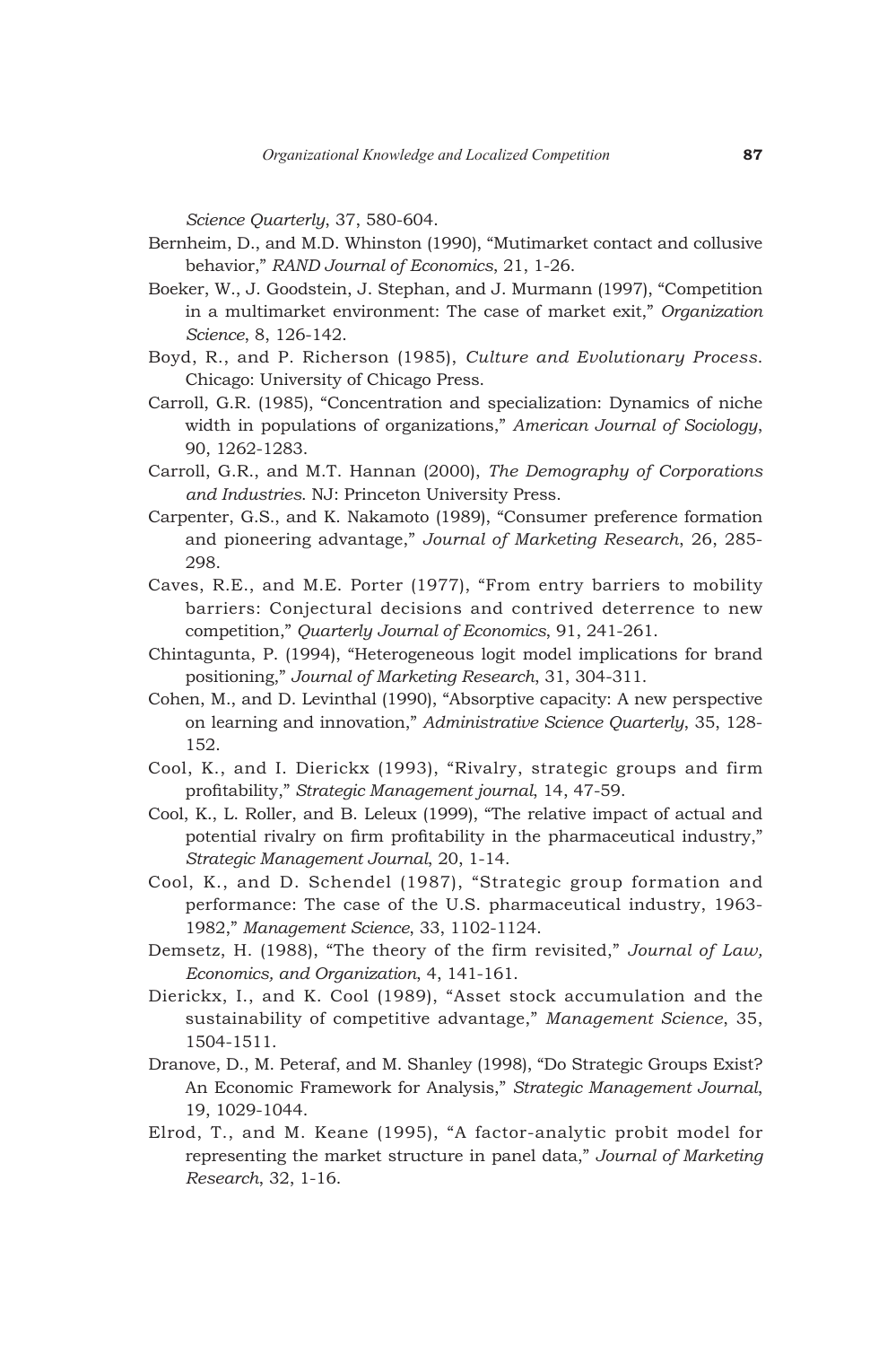- Farjoun, M., and L. Lai (1997), "Similarity judgment in strategy formulation: Role, process, and implication," *Strategic Management Journal*, 18, 255- 273.
- Fiegenbaum, A., and H. Thomas (1995), "Strategic groups as reference groups: Theory, modeling, and empirical examination of industry and competitive strategy," *Strategic Management Journal*, 16, 461-476.
- Fligstein, N. (1996), "Markets as politics: A political-cultural approach to market institutions," *American Sociological Review*, 61, 656-673.
- Fligstein, N., and I. Mara-Drita (1996), "How to make a market: reflections on the attempt to create a single market in the European Union," *American Journal of Sociology*, 102, 1-33.
- Garicano, L. (2000), "Hierarchies and the organization of knowledge in production," *Journal of Political Economy*, 108, 874-904.
- Gimeno, J. (1999), "Reciprocal threats in multimarket rivalry. Staking out "spheres of influence" in the U.S. airline industry," *Strategic Management Journal*, 20, 101-128.
- Gimeno, J., and C. Woo (1996), "Hypercompetition in a multimarket environment: The role of strategic similarity and multimarket contact in competitive de-escalation," *Organization Science*, 7, 322-341.
- Gimeno, J., and C. Woo (1999), "Multimarket contact, economies of scope, and firm performance," *Academy of Management Journal*, 43, 239-259.
- Grant, R.M. (1996), "Toward a knowledge-based theory of the firm," *Strategic Management Journal*, 17 (Winter Special Issue), 109-122.
- Greene, W.H. (1993), *Econometric Analysis* (3rd Ed.). Prentice-Hall, Inc.
- Hannan, M., and G. Carroll (1992), *Dynamics of Organizational Populations: Density, legitimation, and competition*. NY: Oxford University Press.
- Hannan, M.T., and J. Freeman (1977), "The population ecology of organizations," *American Journal of Sociology*, 82, 929-964.
- Hannan, M.T., and J. Freeman (1989), *Organizational Ecology*. MA: Harvard University Press.
- Hannan, M.T., L. Polos, and G.R. Carroll (2007), *Logics of Organization Theory: Audiences, Codes, and Ecologies*. NJ: Princeton University Press.
- Hannan, M.T., and J. Ranger-Moore (1990), "The ecology of organizational size distributions: A microsimulation approach," *Journal of Mathematical Sociology*, 15, 67-90.
- Hatten, K.J., and D.E. Schendel (1977), "Heterogeneity within an industry: Firm conduct in the U.S. brewing industry, 1952-71," *Journal of Industrial Economics*, 26, 97-113.
- Hirschman, A.O. (1970), *Exit, Voice, and Loyalty: Responses to decline in firms, organizations, and states*. MA: Harvard University Press.
- Ingram, P., and P.W. Roberts (2000), "Friendships among competitors in the Sydney hotel industry," *American Journal of Sociology*, 106, 387-423.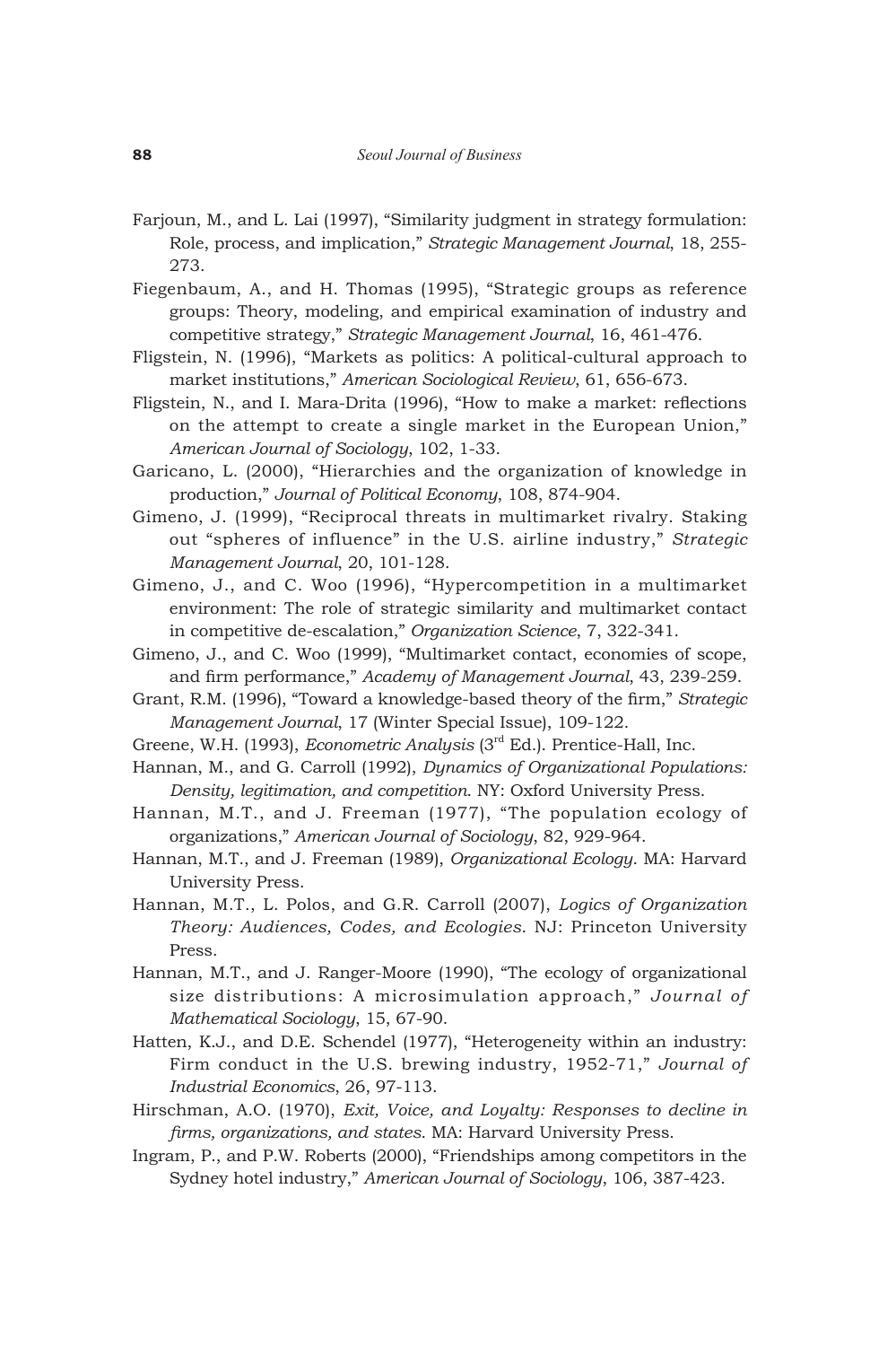- Karnani, A., and B. Wernerfelt (1985), "Multiple point competition," *Strategic Management Journal*, 6, 87-96.
- Korn, H.J., and J.A. Baum (1999), "Chance, imitative, and strategic antecedents to multimarket contact," *Academy of Management Journal*, 42, 171-193.
- Lane, P., and M. Lubatkin (1998), "Relative absorptive capacity and interorganizational learning," *Strategic Management Journal*, 19, 461- 477.
- Lee, K. (2002), "Localized competition, organizational changes, and organizational mortality: A study on early professional legal service industry in New York City," *Seoul Journal of Business*, 8(1), 61-85.
- Leonard-Barton, D. (1992), "Core capabilities and core rigidities: A paradox in managing new product development," *Strategic Management Journal*, 13 (Summer Special Issue), 111-125.
- Levitt, B., and March, J. (1988), "Organizational learning," *Annual Review of Sociology*, 14, 319-340
- Lieberman, M.B., and D.B. Montgomery (1988), "First-mover advantages," *Strategic Management Journal*, 9, 41-58.
- Lomi, A., and E.R. Larsen (2000), "Exploring the relational bases of age dependence in organizational mortality rates," *Mimeo*.
- McGee, J., and H. Thomas (1986), "Strategic groups: Theory, research and taxonomy," *Strategic Management Journal*, 7, 141-160.
- Meindl, J.R., S.B. Ehrlich, and J.M. Dukerich (1985), "The romance of leadership," *Administrative Science Quarterly*, 30, 78-102.
- Montgomery, C.A., and B. Wernerfelt (1988), "Diversification, Ricardian rents, and Tobin's q," *RAND Journal of Economics*, 19, 623-632.
- Nelson, R., and S. Winter (1982), *An Evolutionary Theory of Economic Change*. MA: Belknap Press.
- Penrose, E. (1995), *The Theory of the Growth of the Firm* (3<sup>rd</sup> ed.). London: Oxford University Press.
- Peteraf, M. (1993), "The cornerstones of competitive advantage: A resourcebased view," *Strategic Management Journal*, 14(3), 179-191.
- Podolny, J. (1993), "A status-based model of competition," *American Journal of Sociology*, 98, 829-872.
- Reis, S., G. Negro, O. Sorenson, F. Perrertti, and A. Lomi (2013), "Resource partitioning revisited: Evidence from Italian television broadcasting," *Industrial and Corporate Change*, 22, 459-487.
- Rindova, V.P., T.G. Pollock, and M.I.A. Hayward (2006), "Celebrity firms: The social construction of market popularity," *Academy of Management Review*, 31, 50-71.
- Schoenecker, T.S., and A.C. Cooper (1998), "The role of firm resources and organizational attributes in determining entry timing: A cross-industry study," *Strategic Management Journal*, 19, 1127-1143.